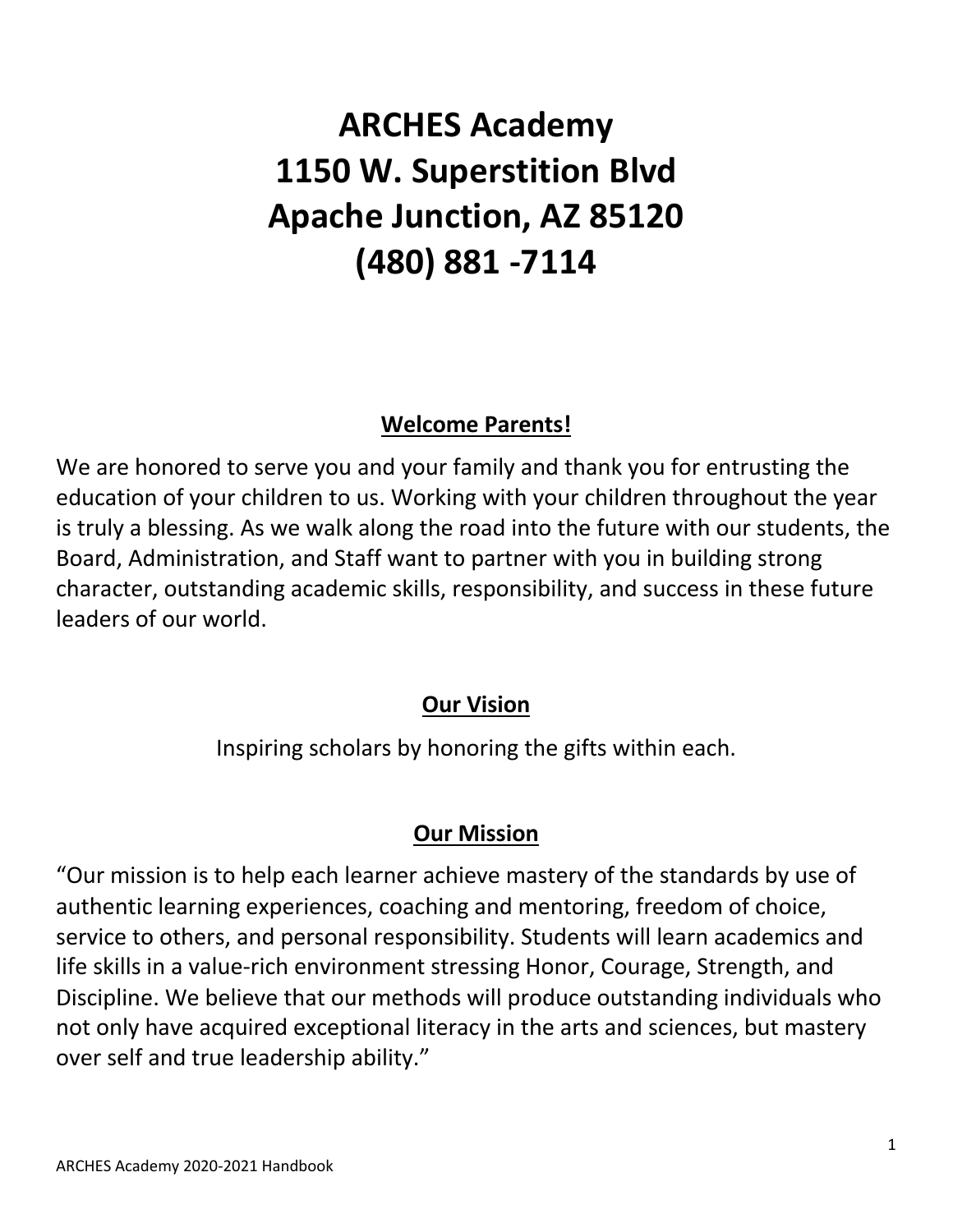#### **Notice of Non-discrimination**

ARCHES Academy does not discriminate based on race, color, national or ethnic origin, religion, sex, disability, or age in its hiring and enrollment practices, or in the administration of any of its programs or activities.

#### **Other Notices**

Notices of public meetings and other legal notices are posted both online at the school's website (arches-academy.com) and on campus in the front office. If there is something in particular you are looking for and do not see it, please ask the receptionist on duty and they can direct you to the appropriate information.

Our Title IX Coordinator is Michelle Edwards. If you have any Title IX related concerns, you may reach out to her either in person or via email.

#### **Community Relations**

It is important to us that we work in harmony with families, keeping an open line of communication. Our desire is to develop a relationship of mutual trust and cooperation between home and school so that our children develop positive attitudes towards school. If questions or conflicts arise, we ask that parents go directly to the staff member involved in order to gather accurate information and try to resolve any concerns.

The administration is committed to being proactive in resolving issues and is always open to listen to suggestions and concerns. Together, we should be able to gain an understanding of almost any problem and reach a favorable solutionthereby avoiding suspicion and mistrust. Staff members are expected to set a good example by handling student and family concerns with respect, discretion, and impartiality.

Discussing problems with those directly involved is more likely to benefit everyone.

#### **Rules**

All of the policies and rules adopted by the school are based upon safety, compliance with state and federal laws, and fulfillment of our goals and responsibilities in educating your children. Therefore, we ask that parents and students familiarize themselves with, and abide by, campus policies so that we may be successful in our efforts to maintain a safe, healthy, and productive educational environment.

#### **Absence Reporting**

Arizona Law Concerning Student Absences: ARS 15-807

- In case of absence from school, the parent/guardian is required to notify the school attendance personnel in advance of or at the time of the absence.
- The parent/guardian is required to furnish the school with at least one telephone number where the parent/guardian may be contacted during the school day. If there is a change in telephone numbers during the school year, the parent/guardian is to promptly notify the school office. Attendance is taken twice daily- at the beginning of the day and again in the afternoon.
- ARCHES Academy is responsible for reporting all absences and tardies to the Department of Education.

#### **Attendance**

- Students will be recognized for perfect or outstanding attendance and for being on time.
- Perfect attendance means Zero days missed and no days tardy.
- Outstanding attendance means no more than 1 absence and/or 3 times tardy. Excused absences/tardies count, and an early pick up is counted as tardy. Excused absences include illness, doctor's appointments, family emergencies, religious observance days, and bereavement. These absences will only be considered excused if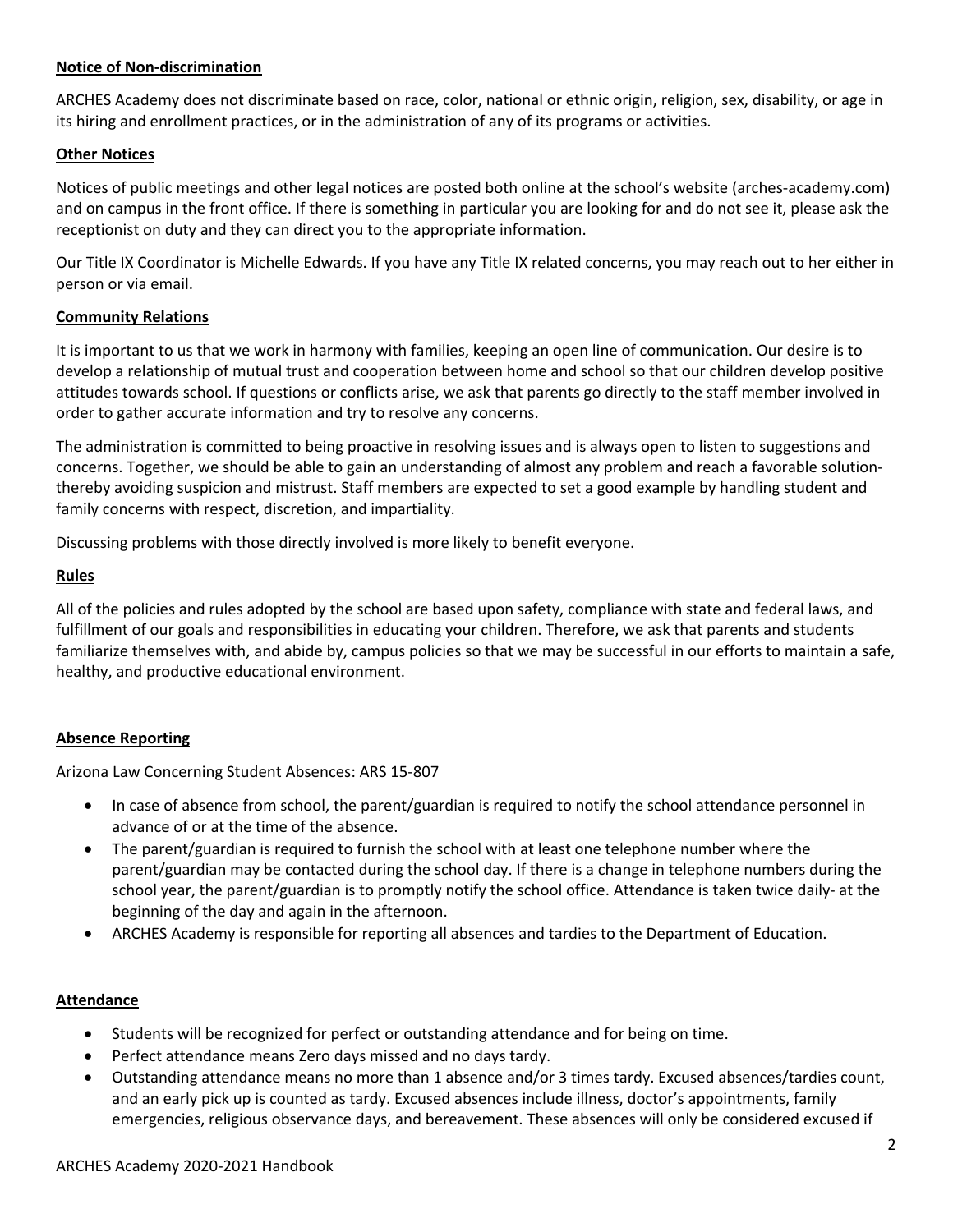the parent/guardian notifies the school prior to or at the time of absence. Absence due to family vacation or any that exceeds the 10% threshold will be counted as unexcused. Students with 10 consecutive unexcused absences will be withdrawn from the school but may be re-enrolled upon return.

It is important that parents and students recognize the direct relationship between regular school attendance and academic success. When students are absent, the benefit of class presentations, discussions, and class participation is lost forever. Habitual tardiness and absenteeism are undesirable habits that children learn early and practice for a lifetime.

If a student is absent 5 times during the year, a report is generated informing you of the absences. At 8 absences, a second report is generated, and the parents will be contacted to schedule a meeting with the principal at which time an attendance contract will be put into place. At 10 absences or more, a report will be sent and consideration for truancy action will be initiated. In cases of excessive (10 or more) student absences or tardies, parents may be contacted by a Truancy Officer and may be issued citations as outlined in ARS 15-802 and ARS 15-803. Citations require a court appearance and may result in fines and court costs. Although students should be absent or late only when necessary, students who are ill should not come to school, especially if their illness is contagious. In case of chronic illness, please contact the school nurse/health aide and provide documentation from a health care professional so that we may make appropriate accommodations.

#### **Bicycles, Skateboards and Individual Transportation**

If students ride personal transportation such as bicycles, skateboards, skates, or scooters, parents and students must assume responsibility for all risks involved and parents will need to sign a permission slip releasing school of any liability for damage, theft, or injury. For safety, we recommend that younger students riding bikes or other personal transportation to and from school be accompanied by an adult and wear appropriate protective gear.

Students must **WALK** their bicycles or scooters onto school property when they arrive, off the campus as they leave, and at all times while on school grounds. Immediately after students arrive, bicycles or scooters are to be parked and locked in the appropriate and designated area. Skateboards must be carried, not ridden, to the office and secured. No personal, individual transportation or recreational equipment may be used on campus at any time, 24 hours per day, 7 days per week. ARCHES Academy is private property.

The school does not furnish locks nor assume responsibility for the security of bicycles, scooters, or other personal equipment. The bike rack is not locked after school or on weekends. Personal equipment should not be left in that area during any time outside of school hours.

#### **Birthday Celebrations**

Birthday parties are **NOT HELD AT SCHOOL**, but students are recognized at school on their birthday.

Families should celebrate birthdays and other special events outside of school. Class time and lunch periods cannot be used because of schedule constraints. Balloons, flowers, or other decorations distract from the learning environment in the classroom and should be reserved for home celebrations. Latex balloons, fresh flowers, and other items may trigger allergy or asthma attacks in some students and cannot be taken into classrooms. In addition, food items generally used for these celebrations contain high levels of sugar, fat, salt and/or artificial colors/flavor, which are not healthy for children nor conducive to a learning environment and, due to sensitivities/allergies, often leave some children not able to partake.

Responsibility for the distribution of birthday and other private party invitations or announcements cannot be assumed by school personnel, nor may school time be used for distributing invitations. Privacy laws prevent school personnel from giving out names, class lists, addresses, or telephone numbers of students or other parents. Further, distributing selective invitations at school often results in hurt feelings and other social distractions that take away from the learning environment.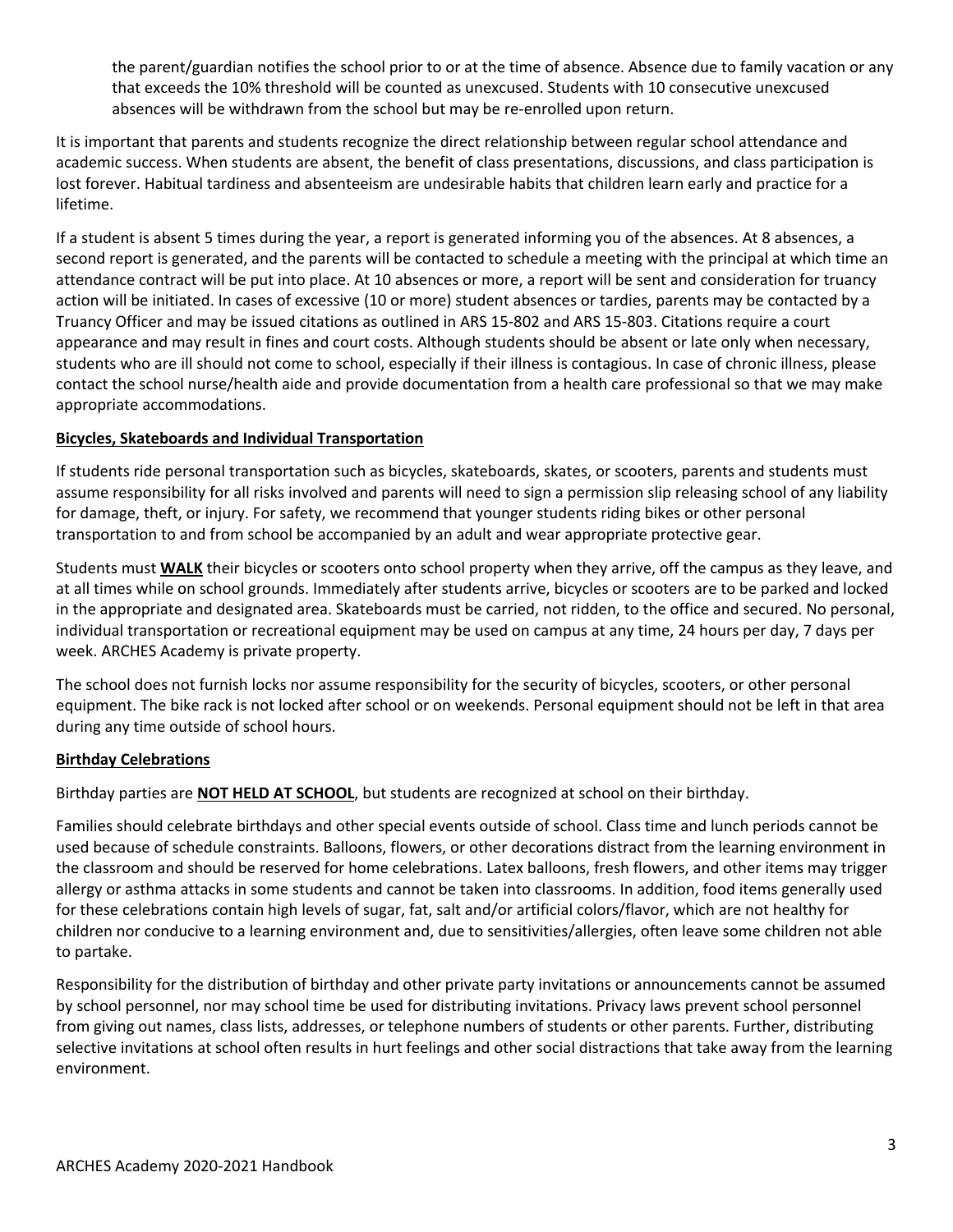#### **Bullying**

Bullying is defined by the Oxford dictionary as "seeking to harm, intimidate, or coerce someone perceived as vulnerable". It is distinguished from "meanness" by the presence of a "power over" situation – something that gives the bully "power over" the person being bullied and gives them an advantage. This advantage can be in number (several people bullying one or a smaller number), age, strength, social standing, etc.

Bullying requires intent. In other words, it cannot happen on accident. In order to be "bullying" the bully must be intentionally trying to "harm, intimidate, or coerce". If the intent is not present, it may very well be mean or at least thoughtless behavior, but it is not bullying.

At ARCHES, we take bullying behavior very seriously. We act on every allegation. We thoroughly investigate the accusation and seek to determine the intent of the person accused as well as what may be causing the behavior reported. Appropriate assistance is then given to both the accused and the accuser (to the accused to help him/her recover and the accused to eliminate the perceived need to bully). All of this is done privately and with parental support.

See Discipline for more details regarding how bullying is handled from a discipline perspective.

#### **Campus Environment/Public Order**

Arizona Law (ARS 13-2911) requires the governing board of all publicly funded schools to adopt rules for the maintenance of public order on school campuses, and to provide a program for the enforcement of its rules. "This law may be enforced by any peace officer in the State of Arizona wherever or whenever a violation occurs." Violation of this law constitutes a Class 1 misdemeanor or a Class 6 Felony, depending on the violation.

The rules adopted by ARCHES Academy to govern the conduct of students, staff members, parents and other members of the public while on the property are as follows:

- The Administrative Council, including the Principal, Dean of Students, and Business Manager, and their designated representatives are charged with the responsibility of maintaining order at ARCHES Academy.
- They may order anyone whom they consider to be interfering with or disrupting the order and reasonable peacefulness of the educational environment at ARCHES Academy to leave the property immediately.
- Law enforcement officers will be called if anyone threatens the safety or peaceful operation of the school or refuses to leave the property when ordered to do so.
- E-mail/Correspondence Warning: E-mail, electronic messages or other documents sent to/from the school, Governing Board Members, Administrators or any ARCHES Academy employee are considered a public record and released upon appropriate request pursuant to the Arizona Public Records Law. Such records may be used in a court of law.
- "Interference with or disruption of an educational institution" includes causing an employee of an educational institution to take any action to protect the educational institution or the employees, students, or property of the institution.
- A person commits interference with or disruption of ARCHES Academy as an educational institution by doing any of the following (in person, on, or off campus, by telephone or electronic transmission, written communication, or any other means):
	- o Refusing to abide by the policies of ARCHES Academy that relate to student safety, building, classroom, playground and campus security, the emotional peace and security of students, staff, and parents, and the educational environment in the classroom.
	- o Threatening to cause physical injury to any employee or person attending ARCHES Academy.
	- $\circ$  Knowingly going on or remaining on the property of the school for purposes or interfering with or disruption of the lawful use of the property or in any manner, deny or interfere with the lawful use of the property by others.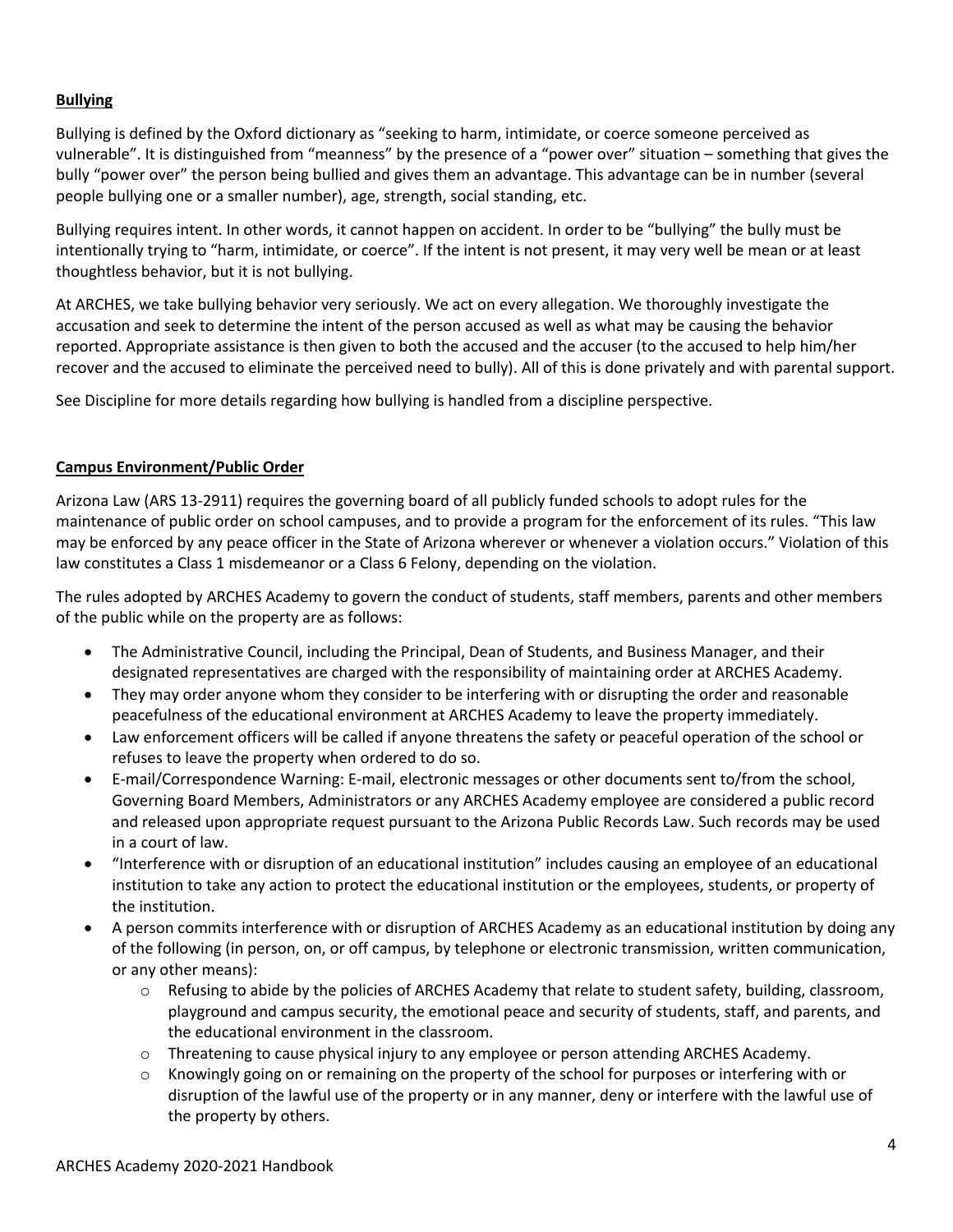- o Knowingly refusing to obey a lawful order given by a designated representative of ARCHES Academy.
- To constitute a violation of this section, the acts that are prohibited are not required to be directed at a specific individual, specifically at ARCHES Academy, or any specific property of the school.
- Interference includes off-campus threats or actions and applies to the described persons and property outside of school hours.

#### **Carpools**

ARCHES Academy does not set up carpools or provide transportation to or from school other than busing. Parents may fill out a form and add it to the file in the office containing information about others who are interested in forming a carpool. ARCHES Academy does not update the list, verify information, nor plan or make telephone calls to help set up carpools.

ARCHES Academy does not endorse anyone on the list or in any way guarantee the driving record or personal responsibility of those who have completed carpool sheets. We cannot assume responsibility of those on the carpool sheets. We cannot assume responsibility for the character and behavior of those on the carpool list, even though you may have met them through the school. Due to parent requests, we will provide forms, keep the file in the office and make it available to anyone who asks for the information; however, it is incumbent on parents to contact and evaluate prospective carpool drivers.

#### **Cell Phones**

Cell phones and paging devices are inappropriate for student use at school since they create disruption in the learning environment. Cell phones cause a distraction if they ring or vibrate in class. Students may not talk on phones during class nor use photo, game, or text messaging functions. Students may not keep phones on their person or at their desks or in backpacks at school. Cell phones found on campus will be taken to the office where parents may retrieve them. The cell phone policy also applies on the bus and on the playground. If parents feel there is a reason for an exception, they should contact the principal.

We also ask that visitors refrain from using their cell phones in the office, hallways, or in school buildings during school hours. It is distracting to staff members in the office who are conducting business and it disturbs students when cell phones ring and cell phone users are engaged in conversations in the halls, in the cafeteria, at assembly, or at times in other rooms. Thank you for being considerate and a good model of appropriate conduct in public for our students.

#### **Change of Address, Email, and Phone Numbers**

It is vital that parents keep addresses and all telephone numbers current so that the school may reach a family member in case of emergencies. Important information is sent out using this information. Please report immediately any changes in emergency contact information (relatives or friends you may have listed). The office has update forms, or information may be called into the office.

#### **Child Find**

In accordance with ARS 300-125 and AAC R702-401, school procedures include:

- Promoting public awareness of resources available to all parents who have reason to believe their child is not progressing at an appropriate level of development. Infants and preschool age children through the age of 36 months may receive special help through AzEIP, a program run by the Arizona Department of Economic Security.
- Service coordinators at AzEIP will assist parents in finding programs for children with developmental needs who are between 36 months and 5 years of age by referring them to local school districts, a Head Start program, or a local childcare center.
- AzEIP is available online or you may call (602) 532-9960 or (800) 237-3007, toll free in Arizona.
- Screening activities for disabilities or special needs are conducted for all newly enrolled students at ARCHES Academy, including those transferring into the school without sufficient records. Screening is accomplished within 45 calendar days of enrollment.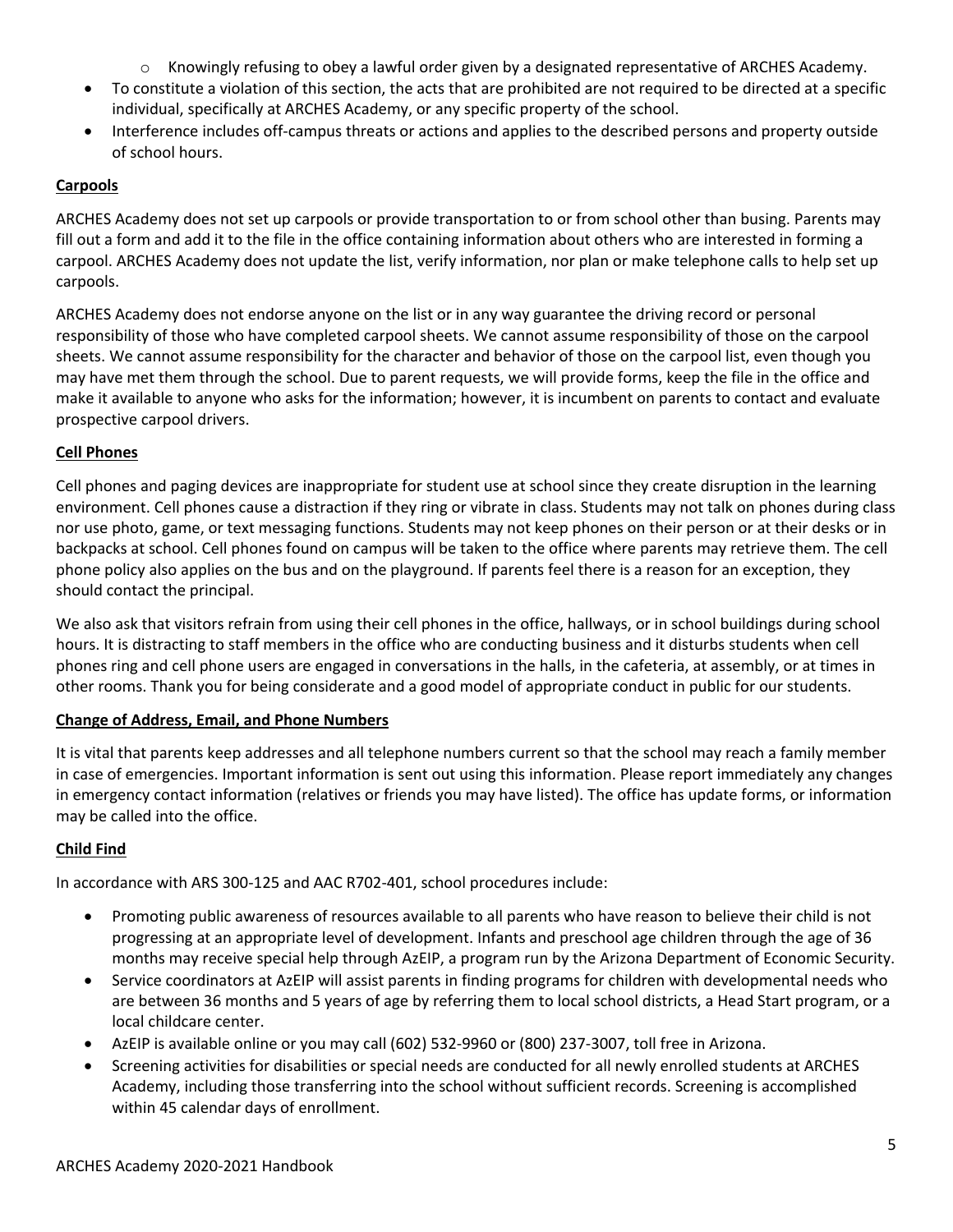• Screening activities include consideration of academic or cognitive skills, vision, hearing, communication, emotional, and psychomotor domains. The school maintains documentation and annually reports the number of children with disabilities. Office staff will assist anyone who needs assistance. Reporting is done within each disability category that has been identified, located, and evaluated.

#### **Communicable Diseases**

Communicable diseases constitute a serious health threat to students, teachers, and school families. Anyone with a communicable disease should not come to school during the time that they are contagious. Please refer to the section entitled "Nurse" for specific information.

#### **Curriculum**

ARCHES has been very selective in choosing the curriculum used in our classrooms. We did extensive research to determine those that were aligned to our state academic standards, matched the way student brains work, and provide multiple ways for students to access the information. We have found the best in each content area by determining which shows the greatest outcomes for students, especially those that have previously struggled. We are committed to remaining vigilant and monitoring all of our students' performance data to ensure each of these is having the impact we want. If not, we will find ways to make the needed changes, whatever they may be.

#### **Custody and Other Legal Issues**

Parents must notify the school in writing if there are custody issues or other considerations that affect students and their oversight and management. The most current court documents regarding divorce decrees, legal separation, restraining orders, custody rights, adoptions, and name changes must be kept in student files in order for school personnel to honor requests regarding release of students or information. School personnel may not physically restrain anyone from visiting with or picking up a student; however, written instructions from the custodial parent should be on file in the office regarding the action desired on the part of the school (call 911, etc.) if an unauthorized event occurs. School employees cannot accept the responsibility of supervising visits in custody cases. Students' legal names must be used on all official, permanent records such as report cards, enrollment files, and state reports.

#### **Daily Schedule**

- Daily Office Hours are from 7:30 a.m. until 4:00 p.m.
- Staff supervision for students at no charge is from 7:30 a.m. until 7:50 a.m., and from dismissal time for the students which on Monday through Thursday is 3:30 p.m., (unless they are participating in After School Programs, then it is 5:00 p.m.) and on Fridays at 1:30 p.m. until 1:50p.m.
- Teachers meet students at the playground at 7:50 a.m. and proceed to classrooms following morning assembly.
- Parents who arrive with their students after 7:55 a.m. will need to go into the office and sign their child in.
- After School Programs will be offered for a nominal fee, the fee is to cover the cost of supplies, snacks, and the teachers' time.

#### **Discipline and Student Conduct**

ARCHES Academy has an orderly atmosphere. Every student should demonstrate respect and courtesy daily. To ensure orderliness, teachers establish and teach both school and class rules. Students are to follow the dress code and all rules adopted for the purpose of maintaining safety and order. No one is permitted to interfere with the learning of others or to disregard classroom, campus, playground, or dress-code rules all of which are clearly communicated. Students are given positive reinforcement when they are observed doing things right. Students will be recognized for positive behaviors and will have the opportunity to earn special rewards and privileges for going above and beyond expectations. Consequences for inappropriate behavior are clearly spelled out and are enforced as appropriate. Every effort is made to keep parents informed should their intervention be warranted.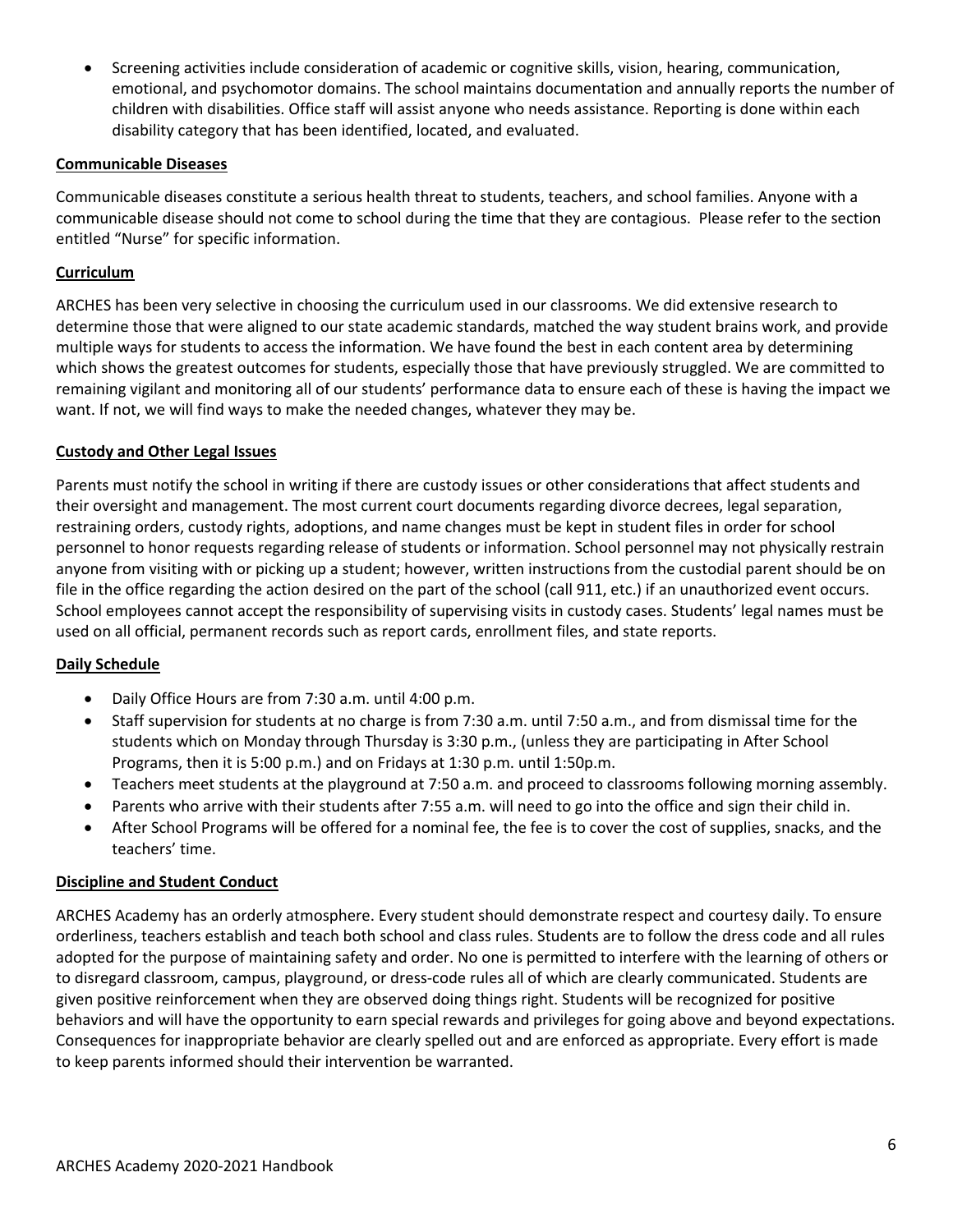ARCHES Academy uses the Warrior Ethos as part of its character education program to teach and model appropriate and expected behaviors. The Ethos will be used in consultations about both positive and negative behaviors and will be reinforced through modeling and conversation across the campus daily as well as through recognition and awards. Students are expected to embrace these values and behave accordingly at all times on the ARCHES campus and at all school-related/school-sponsored activities.

Teachers will contact parents if a child's behavior needs improvement. For subsequent or more serious offences, students will be sent to the office with a Principal Referral form. (See appendix.) The principal will counsel with the student about the inappropriate behavior and the form is then sent home to inform parents of the outcome of the conference. The administration makes the final decision on all behavior/discipline problems and the principal is the only staff member who assigns points for infractions. Recommended point values for specific infractions are as follows:

| <b>Infraction</b>                 | points         | <b>Infraction</b>                              | points |
|-----------------------------------|----------------|------------------------------------------------|--------|
| Not following rules               |                | Gang activity                                  | 10     |
| Excessive talking in class        | $\overline{2}$ | Possession of or drinking alcohol              | 10     |
| Dress code violations             | 2              | Possession of dangerous objects                | 10     |
| Leaving area without permission   | 3              | Possession of fireworks/lighters/matches       | 10     |
| Restroom violation                | 3              | Possession of pornography                      | 10     |
| Severe teasing/ name calling      | 3              | Putting self/others at serious risk            | 10     |
| Swearing/inappropriate language   | 3              | Smoking                                        | 10     |
| Throwing food or other objects    | 3              | Stealing                                       | 10     |
| Cheating/lying/deception          | 4              | Vandalism (minor)                              | 10     |
| Horseplay/rough-housing           | 4              | Violating state or federal laws                | 10     |
| Disturbing the learning of others | 5              | Accessing/viewing obscene, vulgar, violent, or | 10     |
| Endangering/hurting others        | 5              | other inappropriate content on campus          |        |
| Disrespect for adults/students    | 5              | Arson/serious vandalism                        | 30     |
| Ignoring/disobeying authorities   | 5              | Possession/distribution of drugs               | 30     |
| Vulgar language/gestures          | 5              | Possession/distribution weapons/explosives     | 30     |
| Bullying*/harassment/threats      | 10             | Sexual harassment/acts/abuse                   | 30     |
| <b>Fighting</b>                   | 10             | Violence/serious                               | 30     |

When a student accumulates discipline points during the school year, consequences will be given as follows:

10 points – Suspension for up to 5 days

20 points – Suspension for up to 10 days

30 points – Recommendation to the Board for Expulsion

Note: Principal Referral/ Discipline Action forms sent home must be signed by the parent/guardian and returned to the school the following school day. Parent signature acknowledges receipt of the information but does not necessarily indicate agreement. Space is provided on the form for parent comments. A written appeal should be submitted to the school Board if parents disagree with disciplinary decisions after talking with administration.

In addition to the above, the ARCHES Academy Board of Directors has adopted the following parental notification policy: In the event of any student illness or injury that is beyond school staff ability to provide appropriate aide or student discipline situation involving public displays of inappropriate affection or suspicion of inappropriate relationships, threats or displays of violence, any incident requiring the removal of the child from regular classes for an extended period of time, or any illegal activity (as defined by Arizona Revised Statutes Chapter 13), every effort will made to contact and receive communication in return from a parent/guardian within one hour of becoming aware of the situation.

\*Bullying is defined on page 4 of this handbook.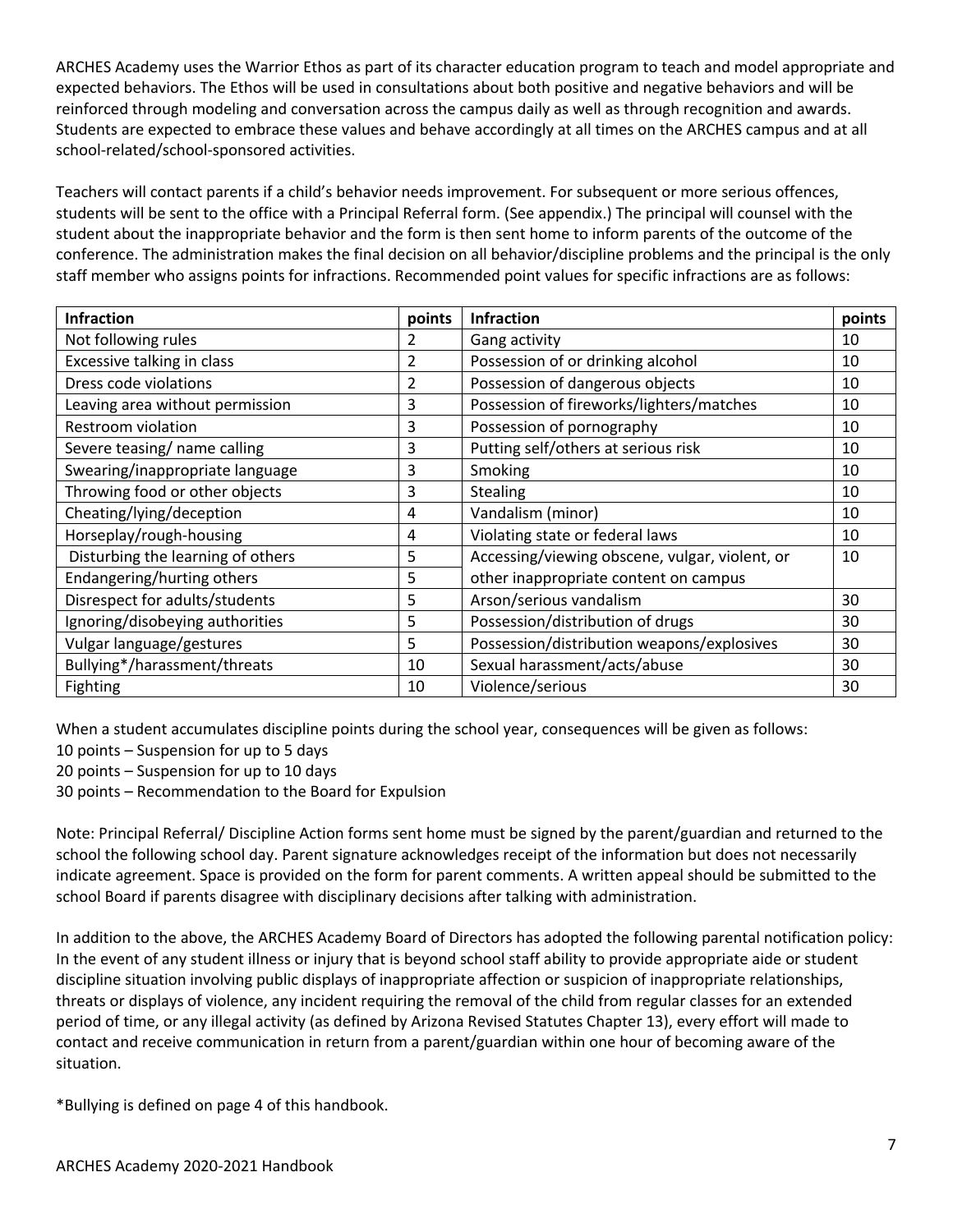#### **Search of Student Property**

The number one priority for ARCHES staff is to keep students safe and learning. To do this, it is occasionally necessary to know what students are carrying with them in their backpacks and other bags they bring to school. School policy states that only needed items should be brought to the school and carried with the student. ARCHES Academy reserves the right to search student backpacks and other bags as necessary to ensure the safety and security of students and staff on campus and to preserve the learning environment.

If staff determines that a search is necessary, students will first be asked to submit voluntarily to a search. ARCHES does reserve the right to compel a search if circumstances necessitate.

#### **Suspension/Expulsion Due Process**

The ARCHES Academy Board of Directors has established policies and standards of behavior in order to promote learning and protect the safety and well-being of all students. When these policies and standards are violated, it may be necessary to suspend or expel a student from regular classroom instruction.

Suspended or expelled students shall be denied the privilege of participation in all extracurricular activities during the period of suspension or expulsion.

Except where suspension for a first offense is warranted in accordance with law, suspension shall be imposed only when other means of correction fail to bring about proper conduct.

Expulsion is an action taken by the Board for severe or prolonged breaches of discipline by a student. Except for single acts of a grave nature, expulsion shall be used only when there is a history of misconduct, when other forms of discipline, including suspension, have failed to bring about proper conduct, or when the student's presence causes a continuing danger to self or others.

The grounds for suspension and expulsion and the procedures for considering, recommending and/or implementing suspension and expulsion shall be those specified in law and/or administrative regulation.

The Board shall provide for the fair and equitable treatment of students facing suspension and expulsion by affording them their due process rights under the law. The Principal/Board of Directors shall comply with procedures for notices and appeals as specified in administrative regulation and/or law. Full Due Process Policies are available in the front office upon request.

#### **Supervised Suspension - Classroom**

The Board recognizes that students who are suspended from school often have no supervision or guidance during the school hours when they are off campus and may fall behind in the coursework. The Board believes that, in many cases, it would be better to manage the student's behavior by keeping the student at school and providing him/her with supervision that is separated from the regular classroom. The Principal/Board of Directors may establish a supervised classroom suspension program which meets the requirements of law for students suspended for any of the reasons enumerated above, who pose no imminent danger or threat at school, and for whom an expulsion action has not been initiated. School may implement, in place of a supervised suspension classroom program, programs involving use of conferences between staff, parents/guardians, and students; detention; student study teams or other assessmentrelated teams; and/or referral to school support services staff. The use of such alternatives does not preclude offcampus suspensions.

#### **Decision Not to Enforce Expulsion Order**

The order for expulsion may be suspended by the Board, on case-by-case basis, pursuant to the requirements of law.

#### **Dress Code**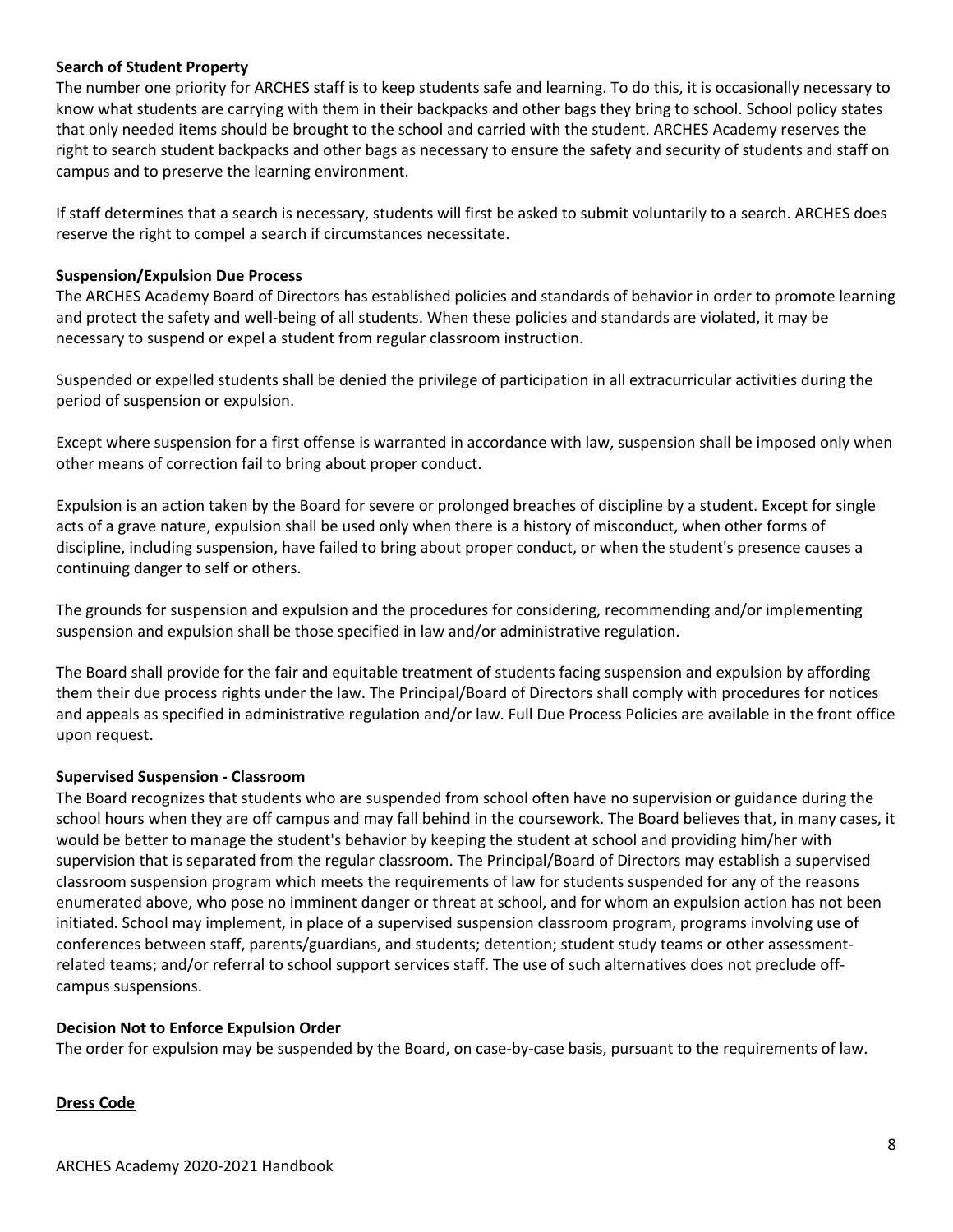Uniform tops are collared, Polo shirts in light blue, light green, light yellow and white with the school name/logo imprinted on the front. Pants, shorts, skirts, skorts or jumpers must be either navy blue or khaki and may be purchased at local discount or department stores. The lower portion of the uniform may not be gray, black, green, royal blue, pastel blue, red or any color other than navy blue or khaki. It also **MUST** extend to the top of the student's kneecap. Jeans/denim may not be worn as uniform attire. Please call the front office for the latest information on ordering uniforms. Stripes, plaids, flowers or other designs or colors such as pink, green, purple, anything neon, or hues that clash with the uniform colors may not be worn as the bottom portion of the uniform or as accessories.

Accessories such as sweaters, pullovers, light jackets, sweatshirts, vests, jumpers, tights, leggings, socks, t-shirts with long sleeves exposed or other articles of visible clothing must match the uniform's colors. Neutral gray accessories are acceptable. Coats and jackets that are worn only on the playground or outside in cold weather may be any color, fabric, or design (except for those designs listed as inappropriate).

Uniform tops are not required to be tucked in, nor are belts required. Suspenders may not be worn outside of clothing. Shorts, skorts, skirts, and hem length of dresses or jumpers must extend to the top of the student's kneecap in length and have a "finished" hemline.

Underclothing must not be exposed, partially or otherwise, and see-through attire is not permitted. Uniform shorts are to be worn under dresses or skirts on physical education days and at any time when girls are climbing or playing on the playground equipment. Shoes with closed toes and heel straps are encouraged. For safety reasons, high heels, platform shoes (including raised-heel tennis shoes), cowboy boots, hiking boots, footwear with rollers or cleats, other recreational footwear, soft cloth, bedroom slippers, clogs, or flip-flops may not be worn to school anytime. As with other coordinating accessories, shoes may not be bright, neon colors.

P.E. Attire: Conventional Velcro fastened, or lace-up tennis shoes must be worn for physical education classes and are recommended as daily wear for all students since schedules may be changed unexpectedly. Time does not allow for individual evaluations of alternative footwear anytime, especially during P.E. classes.

Hats, caps, and sunglasses are appropriate outdoors, but may not be worn indoors by boys or girls. All headwear must be worn in conventional style, not sideways or backwards. Do rags, skull caps, sweatbands, stocking caps, and similar headgear are not permitted. Sun block is encouraged but must be applied at home. School staff cannot apply sunblock at school, nor may students keep it with them.

Hair should be neatly groomed and clean. Distracting hairstyles are not permitted, including, but not limited to: unnatural colors; Mohawks; "fauxhawks," spikes; cut or shaved designs; partially shaved or cut; shaggy or excessively unkempt hair. Hair must not hang below eyebrows or impair normal vision. Boys' hair should not fall below the bottom of the shirt collar line, be pinned up or worn in a ponytail.

Jewelry, makeup and nail polish: Girls may wear earrings in/on the ears only. Girls may wear lightly applied makeup. Nail polish may not be black or dark purple. Boys may not wear earrings, makeup, or nail polish. Piercing, other than girls' earrings, may not be visible on exposed areas of the body.

Tattoos, transfers, writing, or markings on exposed areas of the skin are not permitted.

Enforcement: Students out of dress code may not attend class. Parents are responsible for ensuring that their children are properly dressed for school each day and will need to bring proper attire to school for their student if the student is out of dress code. Since no dress code can address all of the changing fads in clothing and attire, the final decision regarding dress code issues rests with the administration.

Parents and students sign the dress code as part of the enrollment agreement each year. Thanks for helping keep us all focused on learning and maintaining a positive, safe environment for everyone.

One objective of wearing uniforms is to create an environment that raises student awareness that we are in a school setting which focuses on learning and academics. We believe that concentrating on developing character and positive personality traits (rather than being distracted by an emphasis on style and clothing fads at school) will serve students better in becoming more interesting and successful in the future.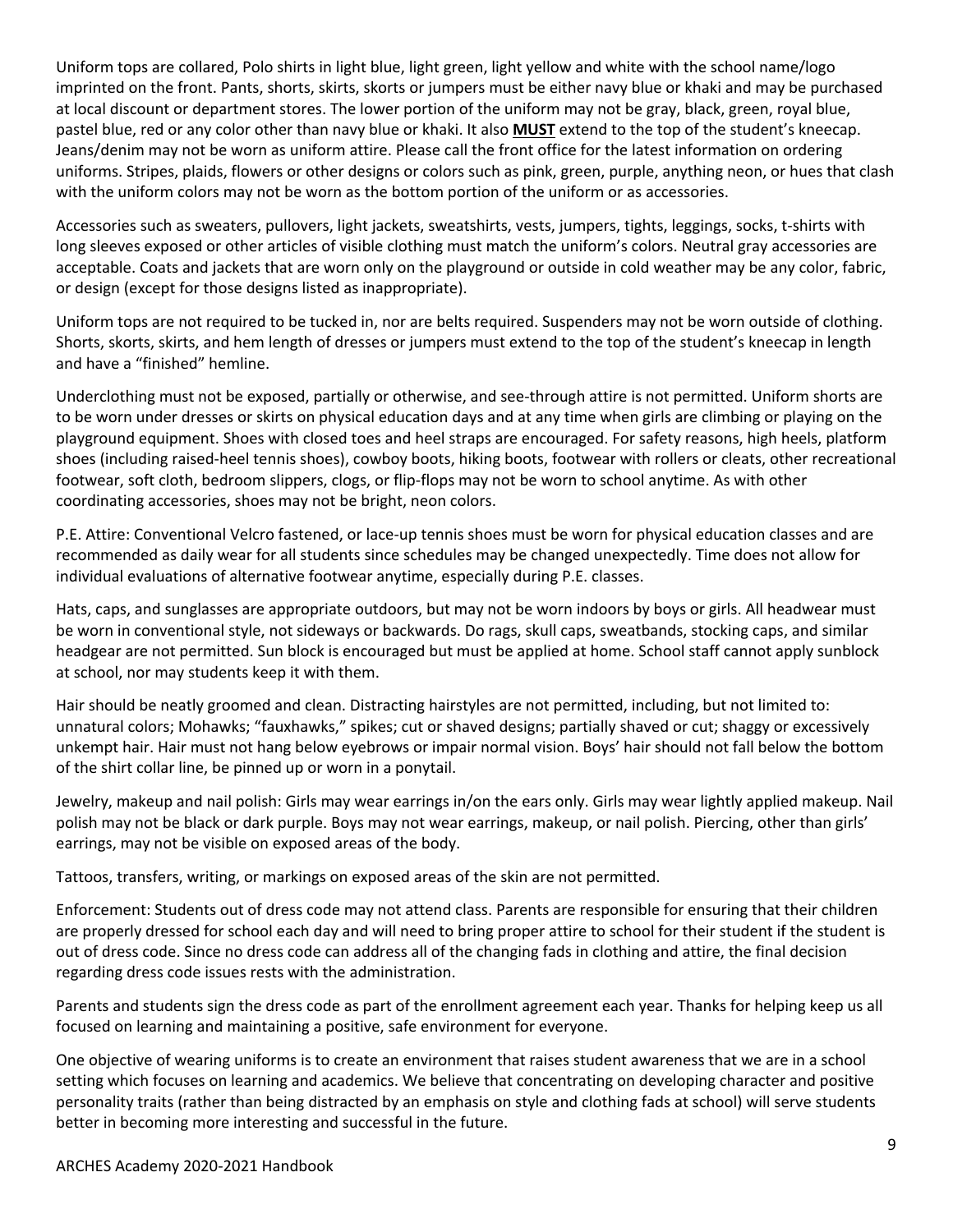#### **Drug/Alcohol Free Zone A.R.S. 13-3411.**

ARCHES Academy is a drug free zone with zero tolerance. Students accepting, purchasing, selling, distributing, or using illegal drugs or substances will be expelled. Students in possession of illegal drugs or found to be abusing prescription drugs or other substances will be expelled. If a situation involving illegal use of drugs arises with students or any other person on campus, on school property, or within school jurisdiction, the police will be called.

#### **Tobacco Free Zone A.R.S. 36-798.03.**

Tobacco use by anyone, students or adults, is prohibited anywhere on school property, including the parking lot and playground, at any time (before, during, or after school hours). The law states:

"A. Tobacco products are prohibited on school grounds, inside school buildings, in school parking lots or playing fields, in school buses or vehicles or at Off-campus School sponsored events. For purposes of this subsection, "school" means any public, charter, or private school where children attend classes in kindergarten programs or grades one through twelve.

B. Subsection A of this section does not apply to an adult who employs tobacco products as a necessary component of a school sanctioned tobacco prevention or cessation program established pursuant to section 15-712. C. A person who violates this section is guilty of a petty offense."

Parents/staff may not smoke or consume alcohol on or around the school property. Students accepting, purchasing, selling, or distributing any illegal substance will be expelled. Students in possession of illegal drugs will be expelled.

#### **Weapon Free Zone A.R.S. 13-3101 – 3122 Weapons and Explosives**

Weapons and explosives of **ANY** kind are not permitted on school grounds at any time for any reason.

#### **FERPA Rights**

This section constitutes your Annual Notification to Parents Regarding Confidentiality of Student Education Records and School Directory Information. Confidentiality of education records is a right of public-school students and their parents. This right is provided for by two federal laws, the Individuals with Disabilities Education Act (IDEA), and the Family Education Rights and Privacy Act (FERPA). Under these laws, "educational records" means those records that are: (1) directly related to a student; and (2) maintained by an educational agency or institution or by a party acting for the agency or institution. Of course, education records are maintained on every child enrolled in public school. The types of information gathered and maintained includes, but is not limited to: the student's and parents' names, address and telephone number; the student's date and place of birth, date of enrollment in the school, records from previous schools attended, attendance record, subjects taken, grades, school activities, assessment results, number of credits earned, immunization records, disciplinary records, if any, correspondence from parents, and child find and other screening results, including hearing and vision screening results.

In addition, for children with disabilities, education records could include, among other things, evaluation and testing materials, medical and health information, each annual Individualized Education Program (IEP), notices to parents, notes regarding IEP meetings, parental consent documents, information provided by parents, progress reports, assessment results, materials related to disciplinary actions, and mediation agreements. The information gathered from a number of sources including the student's parents and staff of the school of attendance. Also, with parental permission, information may be gathered from additional sources including doctors and other health care providers. This information is collected to assure proper identification of a student and the student's parents and the maintenance of accurate records of the student's progress and activities in school. For children with disabilities, additional information is collected in order to assure the child is identified evaluated and provided a Free Appropriate Public Education in accordance with state and federal special education laws.

Each agency participating under Part B of IDEA must assure that at all stages of gathering, storing, retaining, and disclosing education records to third parties that it complies with the federal confidentiality laws. In addition, the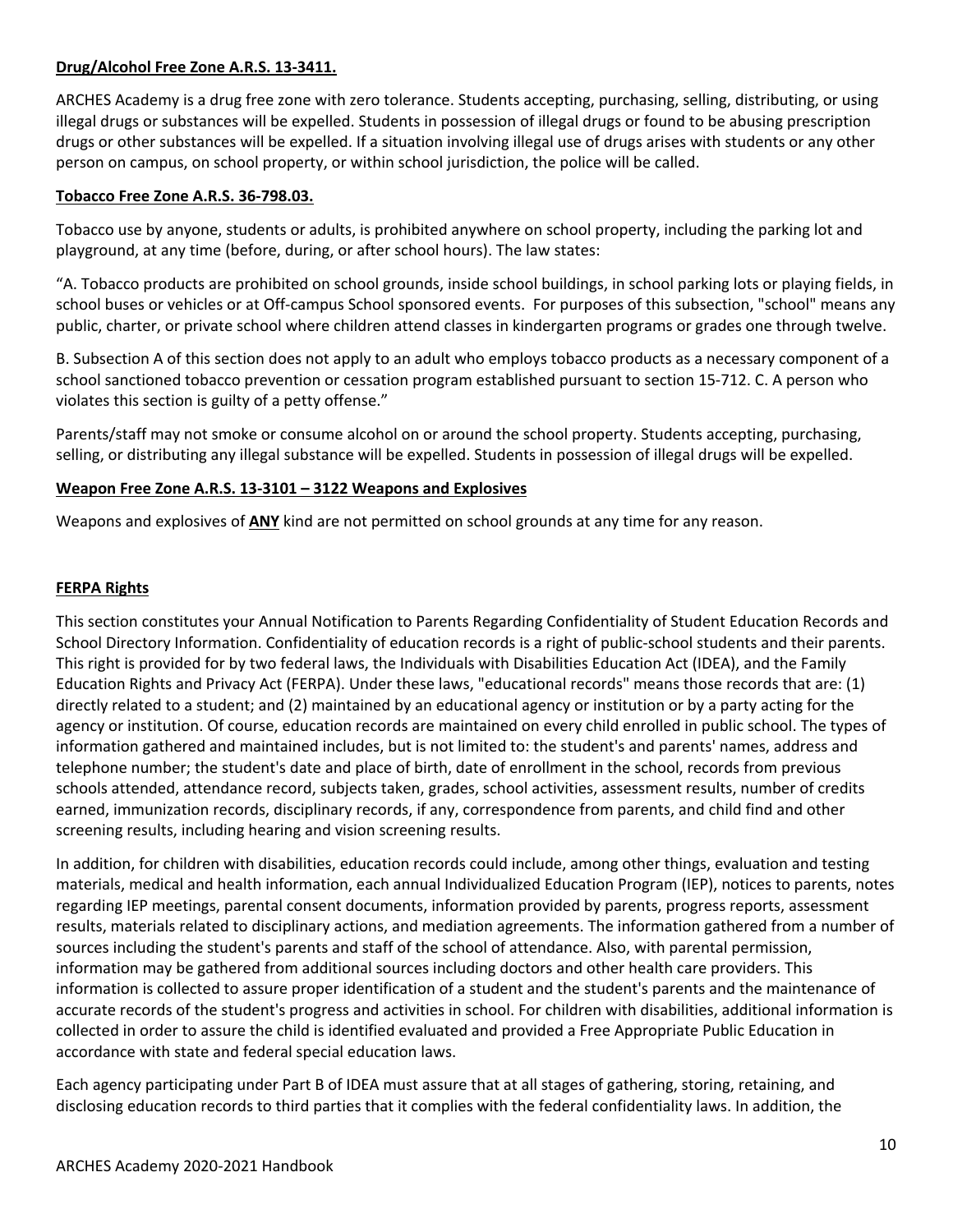destruction of any education records of a child with a disability must be in accordance with IDEA regulatory requirements.

The federal Family Policy Compliance Office of the U.S. Department of Education has provided the following notice of parent's rights under FERPA. In accordance with IDEA, the rights of the parents regarding education records are transferred to the student at age 18.

The Family Educational Rights and Privacy Act (FERPA) affords parents and students over 18 years of age ("eligible students") certain rights with respect to the student's education records. They are:

1. The right to inspect and review the student's education records within 45 days of the day the school receives a request for access. Parents or eligible students should submit to the school principal (or appropriate school official) a written request that identifies the record(s) they wish to inspect. The principal will make arrangements for access and notify the parents or eligible student of the time and place where the records may be inspected.

2. The right to request the amendment of the student's education records that the parent or eligible student believes are inaccurate or misleading. Parents or eligible students may ask a school district to amend a record that they believe is inaccurate or misleading. They should write the school principal; clearly identify the part of the record they want changed and specify why it is inaccurate or misleading.

If the school decides not to amend the record as requested by the parent or eligible student, the school will notify the parent or eligible student of the decision and advise them of their right to a hearing regarding the request for amendment. Additional information regarding the hearing procedures will be provided to the parent or eligible student when notified of the right to a hearing.

3. The right to consent to disclosures of personally identifiable information contained in the student's education records, except to the extent that FERPA authorizes disclosure without consent, is as follows:

One exception which permits disclosure without consent is disclosure to school officials with legitimate educational interests. A school official is a person employed by the school as an administrator, supervisor, instructor, or support staff member (including health or medical staff and law enforcement personnel); a person serving on the school board; a person or company with whom the school has contracted to perform a special task (such as an attorney, auditor, medical consultant, or therapist); or a parent or student serving on an official committee, such as a disciplinary or grievance committee, or assisting another school official in performing his or her tasks.

A school official has a legitimate educational interest if the official needs to review an education record in order to fulfill his or her professional responsibility. Upon request, a school may disclose education records, without consent, to officials of another school district in which a student seeks or intends to enroll, if the school states in its annual notification of FERPA rights that it forwards records on request.

4. The right to file a complaint with the U. S. Department of Education concerning alleged failures by a school to comply with the requirements of FERPA. The name and address of the office that administers FERPA is:

> Family Policy Compliance Office U. S. Department of Education 600 Independence Avenue SW Washington, DC 2929204605

A school may designate information in education records as "directory information" and may disclose it without parent consent, unless notified that the school is not to disclose the information without consent. The law defines "directory information" as follows: The student's name, address, telephone listing, date and place of birth, major field of study,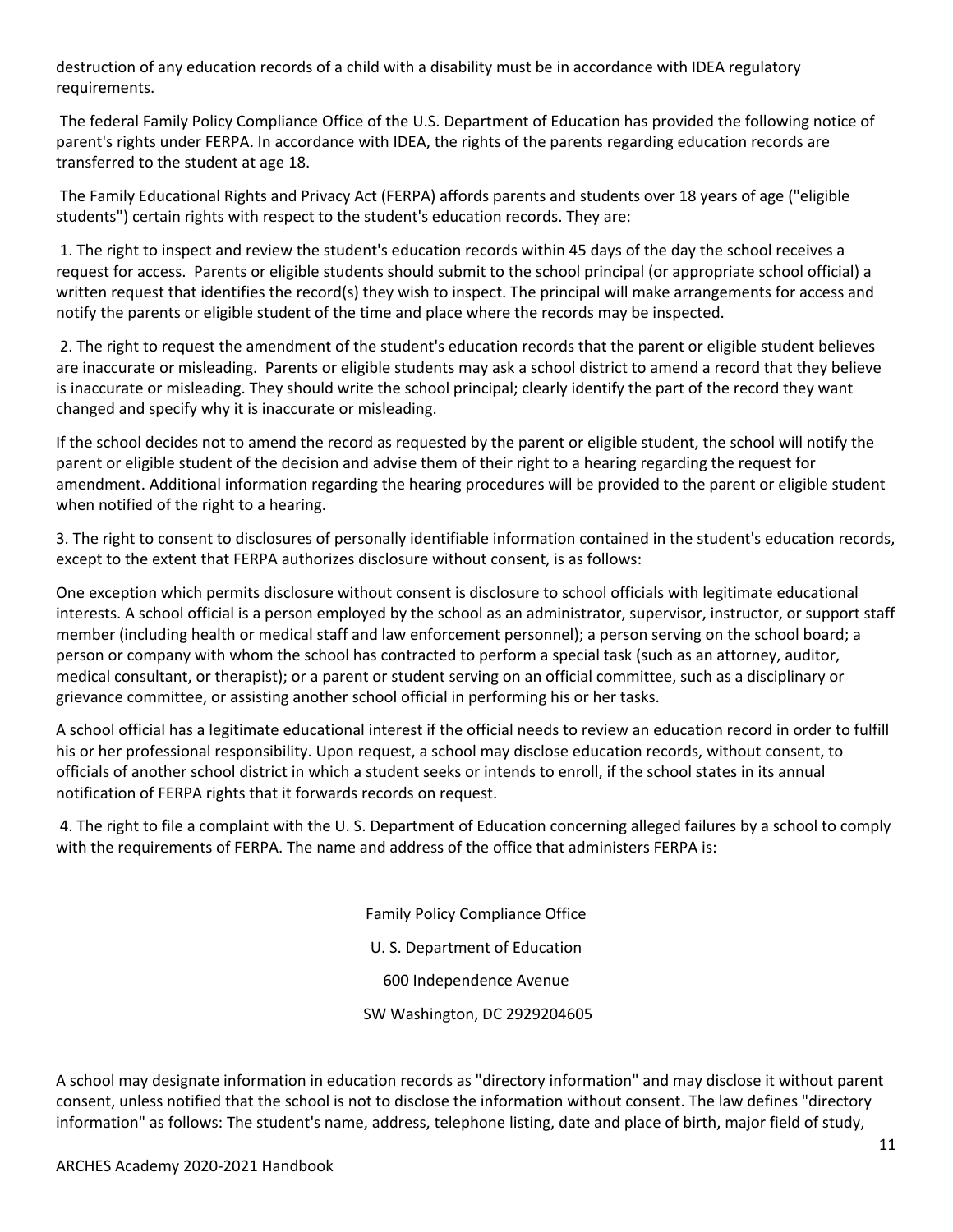participation in officially recognized activities and sports, weight and height of members of the athletic teams, dates of attendance, degrees and awards received, and the most recent previous educational agency or institution attended by the student.

Notices of these rights are available, upon request, on audio tape, in Braille, and in languages other than English. You may contact the Arizona Department of Education at 602-542-3111.

#### **Grades**

The grading scale at ARCHES is very simple. If a student scores at or above 80%, they have achieved mastery and they may move on. If not, they will be given more instruction and another chance to demonstrate mastery. This will continue to happen until they have reached mastery on each task. We will not be generating Report Cards in the traditional sense. Instead, families will have continuous access to the student Passports, which will show which tasks students are currently working on and which are still available for them to complete, and to the online grading portal where they will be able to see their student's progression from standard to standard, including which is next on the list to be mastered and a score showing where that student currently sits on the road to mastery of that standard. This will provide exactly what a parent needs to know in order to help their child along the path at any given time.

#### **Recognition**

Every Monday morning ARCHES will hold a recognition assembly. Students will work in groups to present those assemblies each week under the direction of a staff member. During the assembly, students from across the school will be recognized for any number of positive achievements including academics, behavior, progress towards advancement, and extra-curricular activities. Consistent positive recognition motivates students to work harder and achieve more, plus it improves morale and keeps everybody looking for the best in each other. There will never be a limit on how many students may receive recognition, the more the better!

#### **Student-Led Conferences**

Three times each year, families will be invited to come to the school for Student-Led Conferences. These provide an opportunity for students to demonstrate to their families the accomplishments and achievements they have made since the last conference, share goals and progress toward goals, review action plans and consult with both teachers and parents on ways to be more effective as a student. And instead of parents and teachers talking about the student, the student leads the conversation. This requires the students to own their own education and take responsibility for their achievement which always produces better results.

#### **Harassment, Threats, Bullying**

Aggressive behavior, including harassment, threats, bullying, or sexual harassment have no place in an educational environment. Such actions violate state and federal laws and will not be tolerated at ARCHES Academy. Teasing, namecalling, and making fun of others falls into the category of harassment. The Discipline Policy makes provisions for dealing with these violations which may result in immediate suspension or expulsion.

Anyone who believes they are a victim of harassment, threats, or bullying at ARCHES Academy, or knows of someone else who is, should report it immediately to a staff member. Parents or students are encouraged to file a formal, written complaint concerning these issues. All threats are taken seriously, evaluated by the Threat Assessment Team, and law enforcement or other legal authorities are contacted in cases of viable threats.

#### **Parental Complaint/Grievance Procedure**

A key sign of quality in an organization is its willingness to listen to criticism and challenge from the users of its services and its ability to respond positively to these in order to bring about improvement.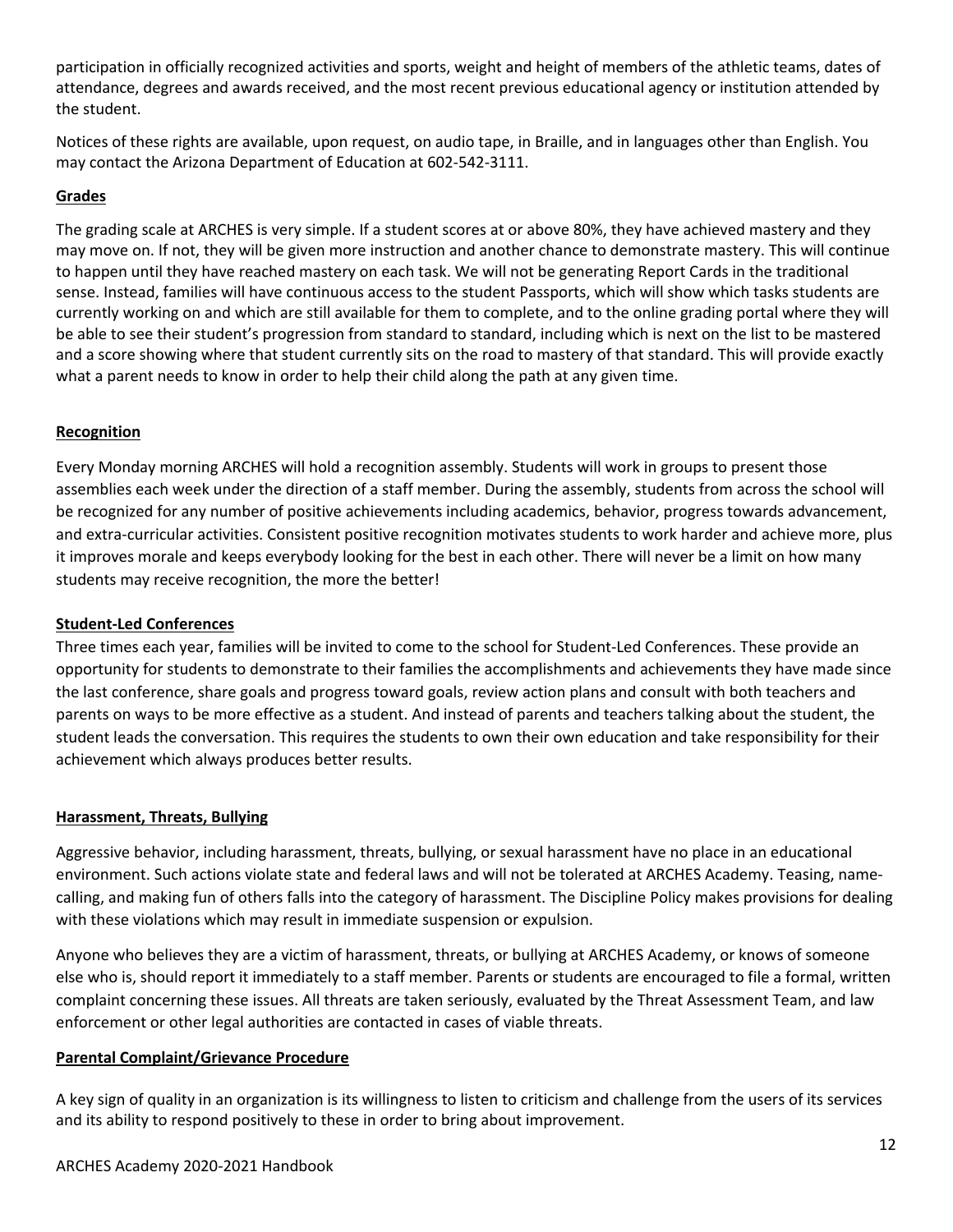The aims and objectives of the complaints procedure are:

- To enable complainants to express dissatisfaction
- To ensure that anyone making a complaint is dealt with sympathetically and courteously
- To take complaints seriously and investigate them fairly and thoroughly
- To ensure that, if there is a fault, it is remedied to the satisfaction of the complainant whenever possible
- To ensure that complainants are dealt with in a just and fair manner
- To learn from complaints and make improvements to practice and procedures

ARCHES Academy prohibits retaliation for the filing of any complaint or the reporting of instances of any improper activity or for participation in the complaint process. Administrators responsible for conducting an investigation into a complaint may, at their discretion, keep a complainant's identity confidential, except to the extent necessary to investigate the complaint. Participants in a complaint or investigation process are required to maintain appropriate confidentiality and to abide by specific directives from administrators regarding confidentiality. ARCHES will not investigate anonymous complaints unless the Board of Directors or designee deems such an investigation to be necessary and appropriate.

The following procedures shall govern the resolution of complaints. Every effort should be made to resolve a complaint at the earliest possible stage.

**Informal stage:** expression of dissatisfaction to a member of ARCHES staff. Most difficulties can be resolved by treating the complainant courteously, by handling the complaint seriously, and by responding quickly. It is essential to give time to and be patient with the complainant, so that they feel they have been properly heard.

- Complaint can be written or made by phone or in person
- The member of ARCHES staff who receives the complaint should guide the complainant to the right channel or personnel such as direct discussion or ARCHES Administrators. ARCHES is not responsible for any staff member who acts on his/her own to resolve any informal complaint which may not be satisfactory to the complainant.
- Attempts should be made to resolve the complaint quickly and informally if possible (within 5 school days) and ideally on the spot.
- Where possible, full details of the complaint and any action taken should be noted and kept so that they can be passed on to the next level if necessary.
- Complainant's desired outcome and possibilities of redress should be discussed (this is not an admission of liability)
- Complainant should be provided with information on how to proceed to formal complaint stage if the complaint remains unresolved. Complaints will not normally be investigated if more than 60 days have passed since the incident or event took place.
- Preventative or learning actions should be noted.
- If the complaint centers on a student, the student should also be interviewed. Students would normally be interviewed with their parents or guardians present. In some situations, circumstances may prevent this where this would seriously delay the investigation of a serious or urgent complaint or where particular circumstances mean that a student has specifically said she/he would prefer that parents or guardians were not involved. In such circumstances another member of staff with whom the student feels comfortable should be asked to attend. Consideration should always be given to the necessity of obtaining parental consent for such an interview.

**Formal stage:** if the complaint cannot be resolved at an informal level described above, the complainant may submit a written complaint.

- All formal complaints shall be submitted in writing to the principal. If the complainant is unable to prepare the complaint in writing, ARCHES staff shall help him/her to do so. Complaints related to a principal or Board member shall be initially filed in writing with the Board of Directors President or designee through the Business Manager or Board Clerk.
- A written complaint must include, but is not limited to, the following information.
- The name of the person and any other persons involved.
- A brief but specific summary of the complaint and the facts surrounding it
- A specific description of any prior attempts to resolve the matter,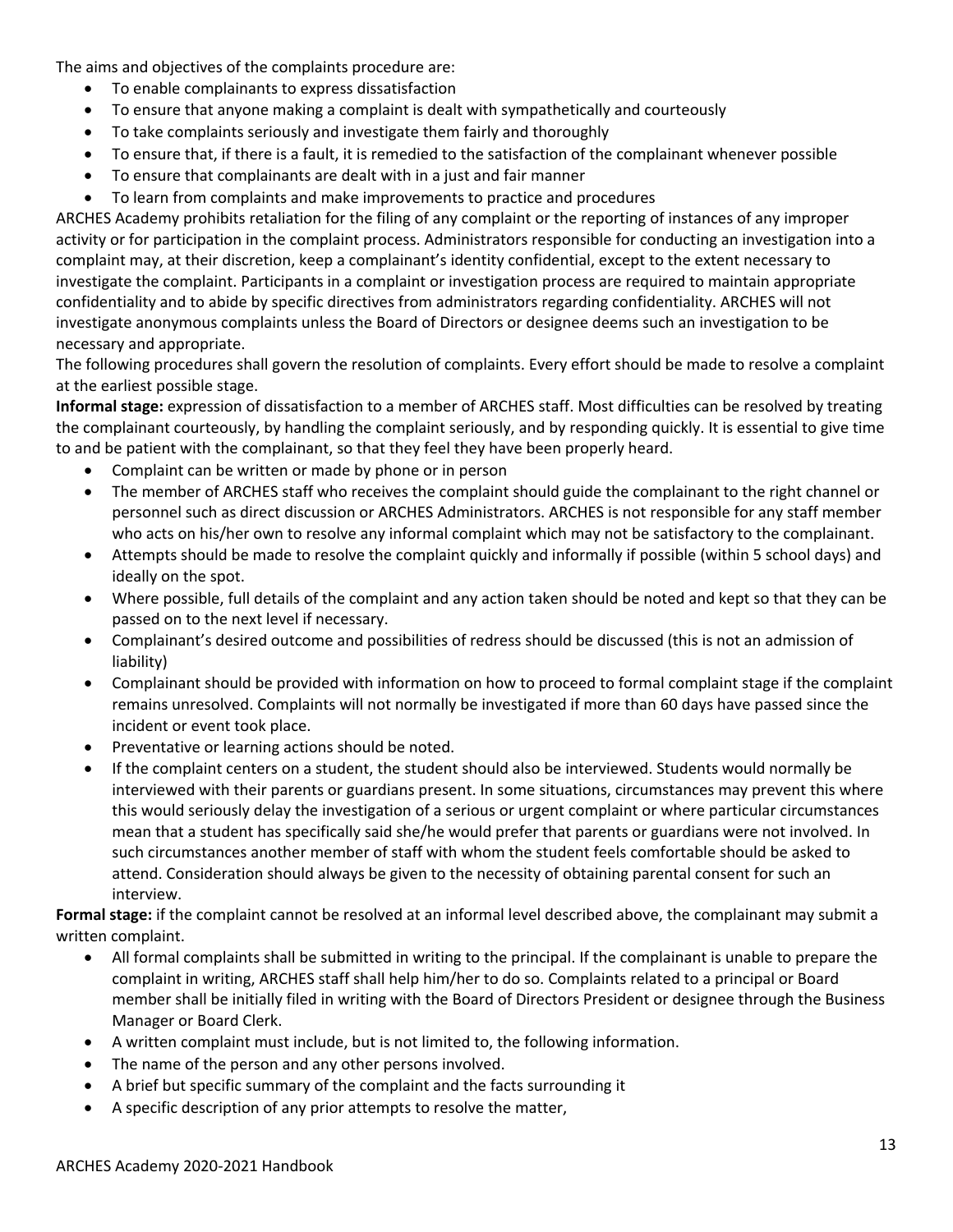- The remedy requested or desired,
- The signature of the complainant attesting that all information is true and correct to the best of the complainant's personal knowledge
- The date of the complaint is filed.
- The person against whom the written complaint was filed may request a copy of the written complaint. In appropriate situations, the principal may provide a copy of the written complaint to him or her with names and identifying information deleted or a summary of the complaint.
- The principal/designee (an appointed administrator) will acknowledge receipt of written complaint and will appoint an administrator to be responsible for investigating the complaint. The administrator will attempt to resolve the complaint in a timely manner to the satisfaction of the person(s) involved within a reasonable period.
- Complainants should consider and accept the principal's or designee(s)'decision as final. However, the complainant may appeal a decision made by the principal to the Board of Directors. Once a request has been made to appeal, the Board will decide whether or not to address the complaint further. If the Board decides not to address the complaint, or if there has been no request to appeal the decision to the Board, the decision of the last appropriate administrator shall be the final decision. Any decision of the Board shall be the final decision.

**Vexatious complaints:** Definition: causing or intending to cause trouble by harassing or interfering and/or by unjustifiable claims or legal actions without sufficient grounds for the purpose of causing trouble or annoyance to the target. Vexatious complaints are often characterized by introducing new or overlapping issues and making it difficult for the issues to be separated and a final conclusion to be reached.

It should be noted that research has shown that vexatious complainants often focus on expressing personal vindictiveness and seeking retribution. They are often searching for outcomes that the resolution process cannot deliver, for instance the dismissal of a teacher, or even an unwarranted specific apology, rather than a general good one, for the infraction they feel they have suffered.

**Confidentiality:** all those involved in a complaint, whatever role they are playing, should ensure that the matter is kept confidential, especially while it is being investigated. Even at the informal stage, it should not be discussed with anyone who might later be part of the formal procedures. However, all parties to a complaint will need to be aware that some information may have to be shared with others involved in the operation of the complaint procedure.

**Anonymous complaints:** any complaint lodged in the form of an anonymous letter or telephone call cannot be pursued using normal procedures. Although generally such complaints will be ignored, the person receiving the complaint should refer it to the principal to decide whether the seriousness of the anonymous complaint warrants an investigation. It should be noted that ARCHES is only involved in conflicts involving a student and a staff member, parent, curriculum, or other school-related issue. ARCHES does not get involved in the resolution of parent-parent conflicts, or studentstudent conflicts that are not directly related to the school. Harassment of Employees

ARCHES encourages the interaction with parents and the community and believes that students benefit when the relationship between home and school is a positive one. The vast majority of parents, guardians, and others visiting the school are eager to work with the staff and are supportive of the school. However, a tiny minority of parents have a negative attitude towards the school and sometimes, this can result in aggression, verbal and/or physical harassment towards school staff. ARCHES expects its staff to behave professionally in these difficult situations and attempt to defuse the situation where possible, seeking the involvement as appropriate of Administrators. ARCHES recognizes that all employees have the right to work in an environment which is free of harassment. The purpose of this policy is to ensure that harassment does not occur. If, however, it does occur, ARCHES undertakes that allegations of harassment will be dealt with seriously and confidentially, using the procedures set out in this Policy, and that employees will be protected against victimization for making or being involved in a complaint.

#### **Definition of Harassment**

There is no single, simple definition. Harassment may, however, be summarized as conduct which is unwanted, unreasonable, and offensive to the recipient. This could be persistent behavior over a period of time or a single serious incident. It is the deed itself and the impact on the recipient which determines what constitutes harassment rather than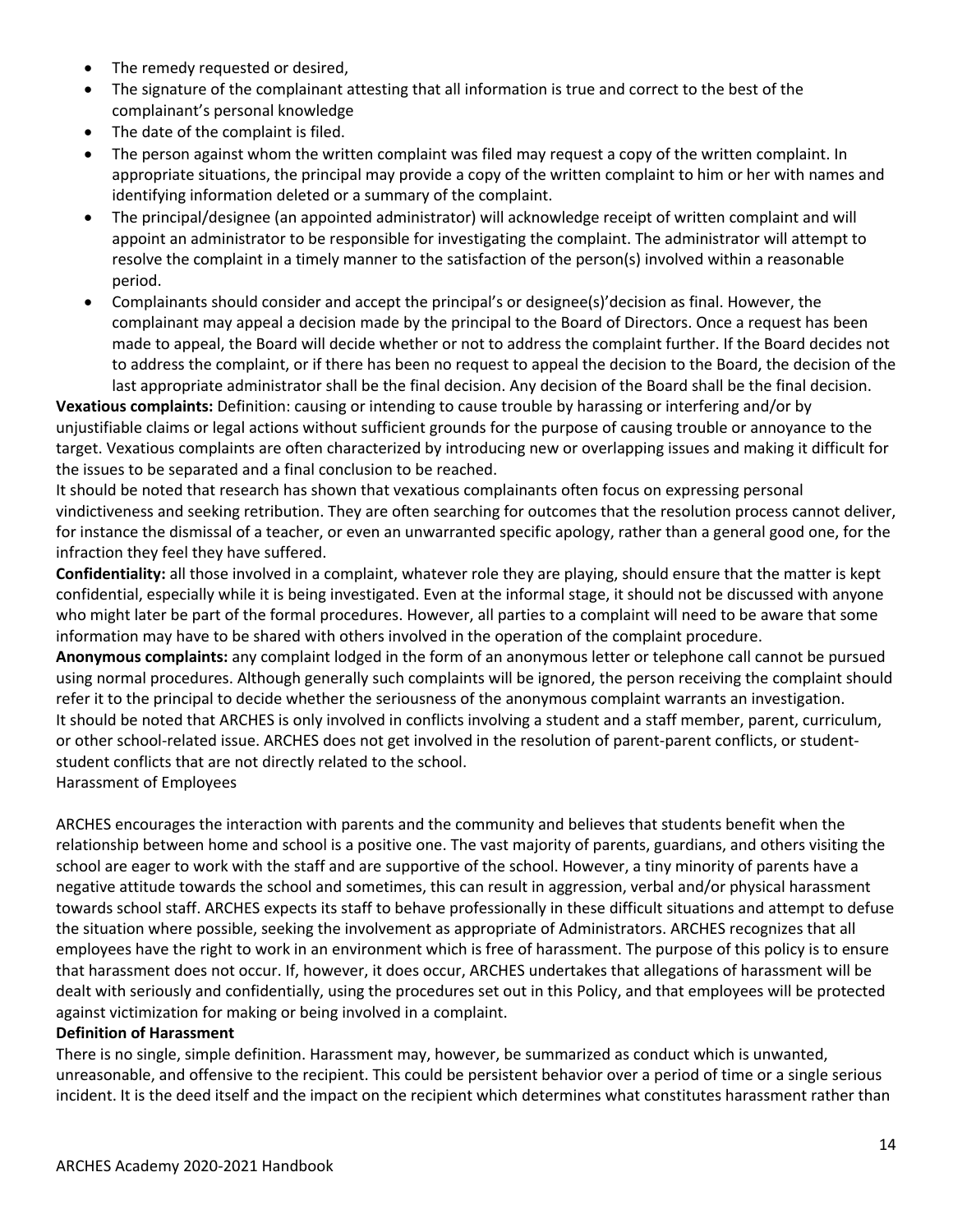the intention of the perpetrator. It is the view of the recipient which is most important and if the recipient feels that he or she has been harassed the complaint must be taken seriously and acted on in an appropriate way. Forms of Harassment

Harassment may be directed at, and can be carried out by, an individual or a group of individuals. Harassment can range from extreme forms such as violence and bullying to less obvious actions. All types of harassment behavior are considered serious and unacceptable and will not be tolerated. This is not an exhaustive list but seeks to provide illustrations of unacceptable behavior.

- Shouting at school staff, either in person or over the telephone
- Physically intimidating a member of staff, e.g. standing very close to him/her
- The use of aggressive hand gestures
- Threatening school staff
- Verbal and written abuse through jokes, offensive language, name-calling, gossip, slander, and character defamation, etc.
- Abuse of management procedures to threaten, humiliate, or coerce
- Threats or promises affecting work performance or linked to employment prospects.

#### **Dealing with Harassment**

All complaints shall be submitted in writing to the Administrator, or immediate supervisor.

The procedure for dealing with harassment of school staff by parents is as follows:

#### **Informal Procedures:**

1. When a parent or member of the community behaves in an unacceptable way towards a member of the school staff, the Administrator will seek to resolve the situation through discussion and mediation.

2. Attempts shall be made to resolve the complaint quickly and informally if possible (within 3 school days) and ideally on the spot.

3. Complainant's desired outcome such as a warning letter to the parents, and possibilities of redress should be discussed (this is not an admission of liability).

4. Complaints will not normally be investigated if more than 60 days have passed since the incident or event took place. **Formal Procedures:** 

1. If the misconduct continues, or it is not appropriate to resolve the problem informally, either because the serious nature of the complaint or where informal attempts at resolution have failed, the issue shall be raised to the formal stage.

2. The perpetrator shall be notified that he or she is under observation for a period of time. If the misconduct continues, 3. The perpetrator will be restrained from entering the ARCHES premises for a period of time, subject to review. All

communication from the parent will be blocked and ceased. If this restriction is breached, the Police will be notified. **Conclusion** 

Students learn best when there is a positive partnership between home and school. While every effort will be made to work with parents, this will only be possible where parents behave in an acceptable way. Unfortunately, where a parent's behavior is either unacceptable or serious it will not be possible to continue working with him/her and, as a final resort, legal action may be taken.

#### **Homelessness & the McKinney-Vento Act**

ARCHES Academy seeks to identify enrolled/enrolling families in order to provide them with services they are entitled to under the McKinney-Vento Act. Upon enrollment, the enrolling parent is asked to provide residence information which serves to provide this identification. Thereafter, we follow-up on information periodically provided from students or families in order to make this identification. The following rights apply to any identified as homeless through this or any other process:

- ARCHES Academy will enroll homeless children identified by school personnel and through coordinated activities with other agencies or entities.
- Homeless children are enrolled in and have a full and equal opportunity to succeed in ARCHES Academy.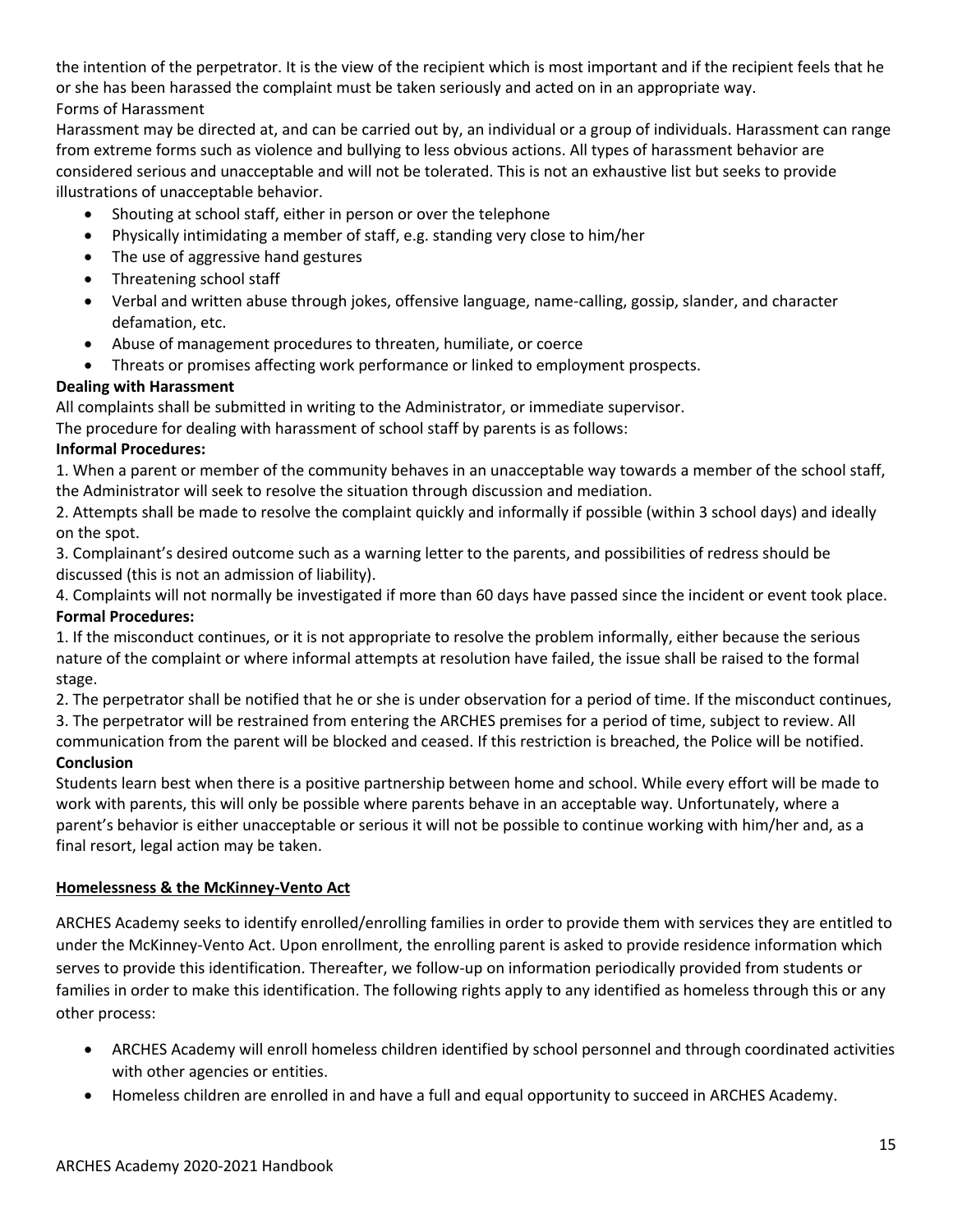- Homeless families and children will receive educational services for which such family's children are eligible including referrals to health care services, dental services, mental health services, and other appropriate services, including assistance with uniforms and school supplies if needed.
- Parents or guardians of homeless children are informed of the educational and related opportunities available to their children. Parents of homeless children are encouraged to participate in the education of their children. Any enrollment disputes are to be mediated in accordance with Title X, Part C. Section 722(g)(I)(A) paragraph (3) (E).
- Parents of homeless children are informed of all available transportation services at the school.

#### **Immunizations**

Parents must give copies of immunization records to the school. The State of Arizona has revised the immunization requirements for children entering school. Parents should contact their physicians, the Arizona Immunization Program Office at (602) 230-2552, or the school nurse if they have any questions or need clarification.

Inadequately immunized children must have at least one current dose of each vaccine to attend school. Additional vaccine doses must be received when they are due for children to continue attending school.

If there is a personal, medical, or religious beliefs exemption, the parent must sign an Arizona Department of Health Services form provided by the school or health department. If there is a physical/medical exemption, the same form must be signed by both the parent and physician. The school includes this form in the registration packet. In the event of an outbreak of a vaccine preventable disease, children who are exempt from immunization will not be allowed to attend school until the risk period ends.

#### **Insurance**

The school does not carry medical or dental insurance for students. Consequently, if they are injured during school activities, their parents must be responsible for medical or dental costs and for the cost of medical transport if an ambulance is called.

#### **Age Requirements**

Children entering their first year of school, what we call Novice, must be five years of age prior to December 31st of the current school year in order to be enrolled. Parents and guardians are required to furnish proof of their children's date of birth. Any child whose 5<sup>th</sup> birthday falls between August 1<sup>st</sup> and December 31<sup>st</sup> will be screened for readiness to enter school. If screening results show that the child is not socially/emotionally and academically ready, enrollment may be postponed until the following year. Decisions made by the school principal concerning school readiness shall be final.

#### **Lost and Found**

Please put your child's first and last name on clothing and personal belongings that will be brought to school (lunch boxes, backpacks, coats, hats, etc.). There are many look-alike items and many students with the same first names. Names should go on the outside of lunch boxes (and anything other than clothing) for easy identification. Our Lost and Found is in the Nurse's Office. Periodically, we donate all unclaimed articles.

#### **Nurse**

- A health assistant is on duty during regular school hours. All medications must be checked in at the office, be in the original container, and have a form filled out with dosages and times for administration clearly stated.
- Students may not keep any medication with them at school, whether it is prescription or over the counter. The health aide will answer questions concerning laws about medications.
- We ask that all parents complete an Emergency Card for each of their children. Cards must be filled out completely. In addition to filling out the card, we ask that you tell the school about any allergies or serious health issues or concerns.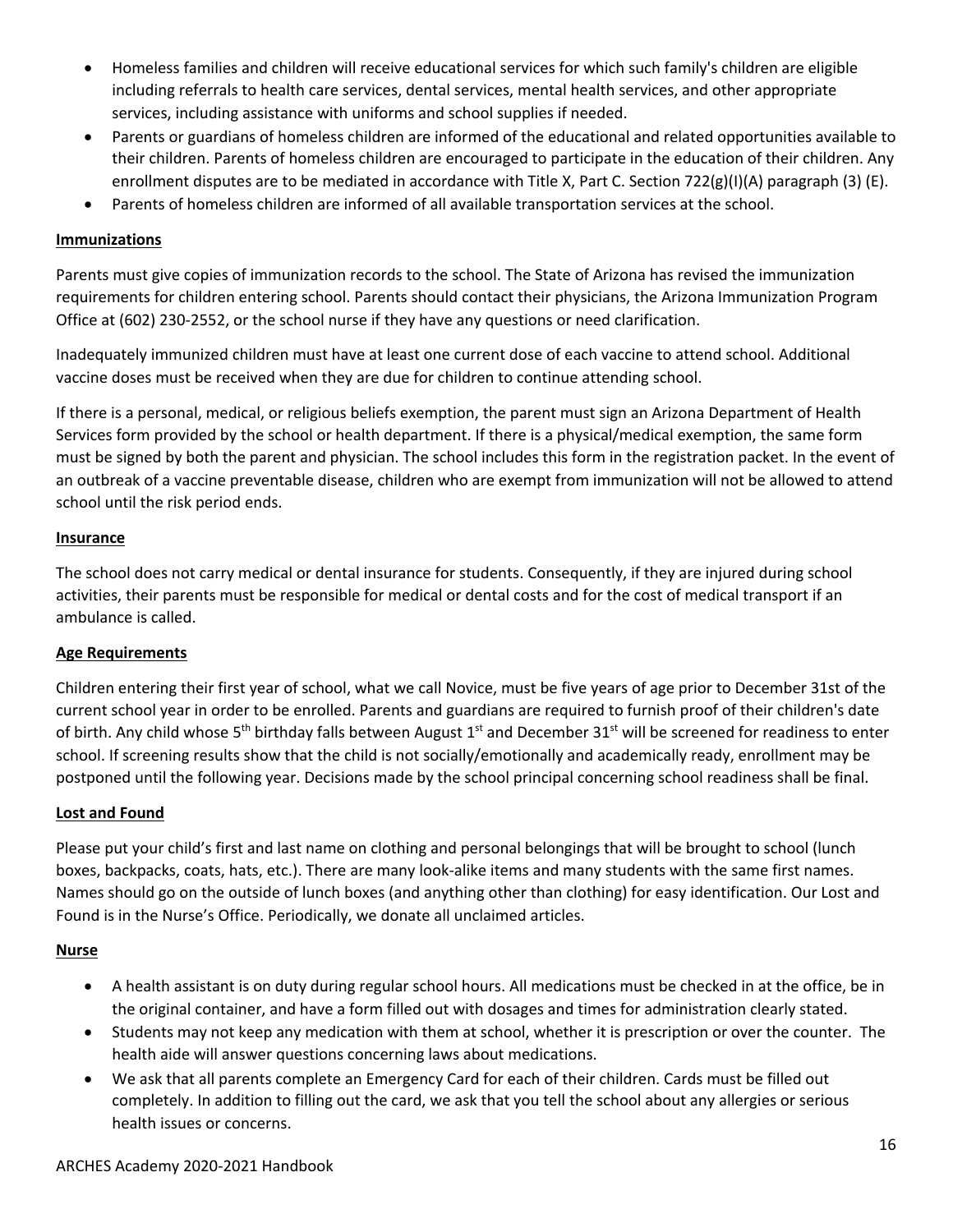- We want to do what is best for your children. If we cannot reach you in an emergency, we will call paramedics who may decide that an ambulance should be called. The cost of this service is the responsibility of parents.
- Children may not return to school until 24 hours have passed after: diarrhea, vomiting, or having a fever of 100° or higher, unassisted by anti-diarrheal, anti-nausea, and fever reducing medication. Children must remain out of school for the recommended time period for specific illnesses, be on medication for the recommended period of time, and be free of symptoms before returning.
- Students who become ill or have an emergency at school must be picked up within a half hour of parent/emergency contact being notified. The school medication policies are:
	- $\circ$  Parents must deliver to and pick up medication from school. Students may not bring in their own medications, keep any form of medication with them, or self-medicate.
	- $\circ$  A medical consent form must be completed and signed by a parent/legal guardian in order for medications to be given at school.
	- $\circ$  Medications must be in the original prescription container. A separate prescription container for school can be obtained from the pharmacy when ordered by the physician.
	- $\circ$  If medical instructions change, a written order from the physician must be sent to the school unless the medication is brought in a new prescription container from the pharmacy reflecting the changes.
	- $\circ$  A student may carry an inhaler if the physician and parents sign a consent form.
	- o The school may dispense non-prescription medication on a one-time basis only with the verbal consent of the parent/guardian. After the initial dose, a medication consent form must be signed by the parent/guardian and the non-prescription medication must be brought to school in its original container by an adult. The medication will be locked in the nurse's cabinet with the student's name on it and dispensed by the nurse or health aide, as needed. Non-prescription medication includes cough drops.
	- o The school reserves the right to refuse to give any medication.
	- o All medications, prescription or non-prescription, will be destroyed one week after the last day of school if not picked up by the parent/legal guardian.

#### **Lunch**

Students eat lunch in the dining room whether they bring a lunch from home or purchase hot lunch. If you are bringing lunch for your student, please be sure you know the time your child has lunch. Parents are always welcome to come and have lunch with their children at the Visitors Table, but children may not have classmates or students from other classes join their family for lunch. All visitors must sign in at the office and get a visitor's pass.

ARCHES Academy is actively working towards participating in the National School Lunch Program which offers lunches free or at a reduced price. Free and reduced-price lunch applications are sent out at the beginning of the school year and are also available in the office. Students on free or reduced lunch must fill out a lunch order with the days marked in order to receive hot lunch. We will update families when we receive word that the process has been completed.

#### **Phone Calls**

Please have your children arrange rides home, sleepovers or visits to friends' homes outside of school hours. School and office telephones are very active business lines and should only be used by students for emergencies. Students may not use cell phones during school hours.

#### **Physical Education and Excused or Limited Participation**

Students at all levels participate in Physical Education in accordance with Arizona State Standards. Students must come to school dressed appropriately for physical education activities on the days they are scheduled, which include lace up or Velcro tennis shoes and clothing that meets regular dress code. Slip-ons, flip-flops, boots, sandals, hard soled shoes or other types of footwear are dangerous and not permitted for P.E. classes. Lack of participation due to inappropriate P.E.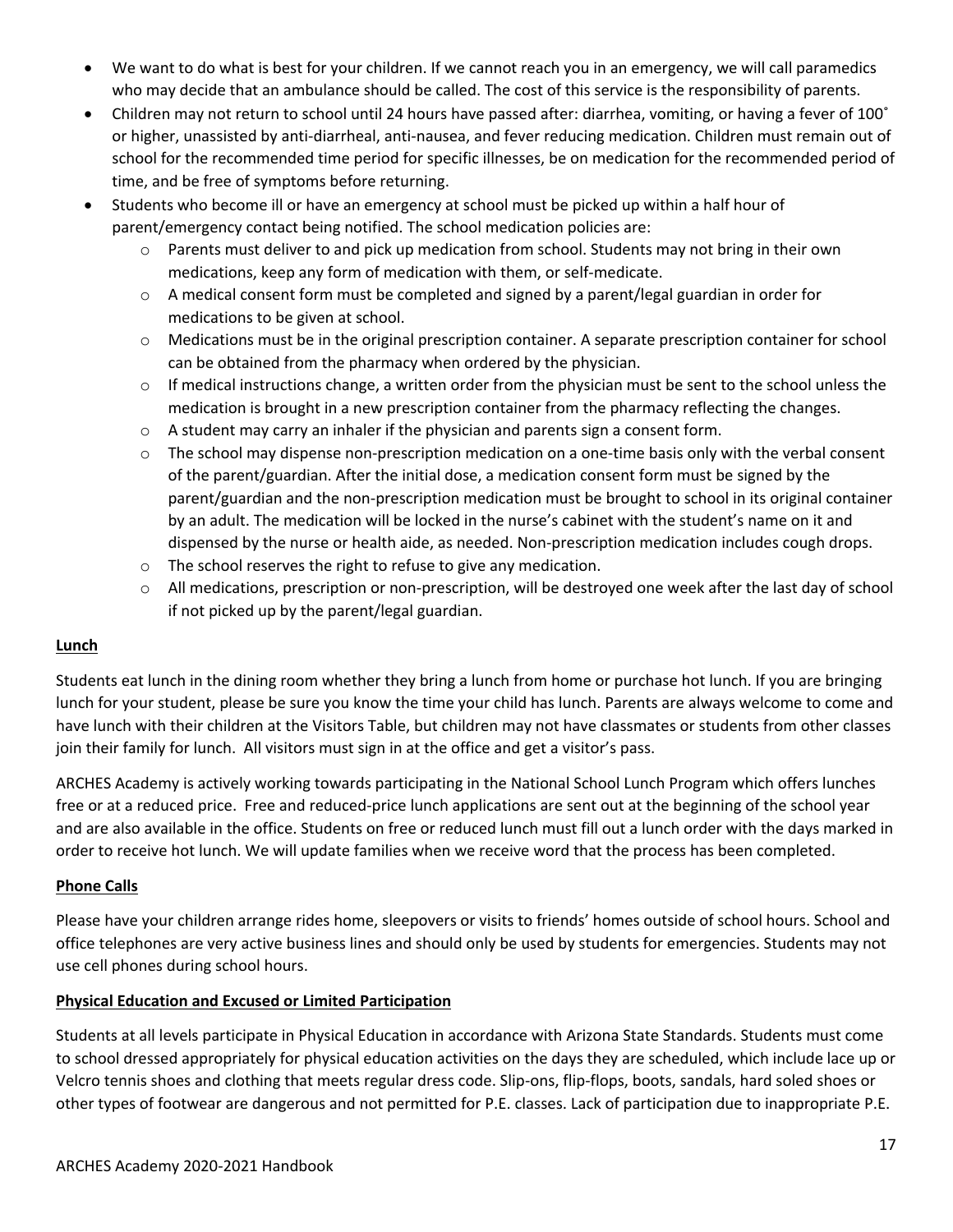attire affects the student's grade. Students who need to have their physical education activities excused or limited must submit for approval a written note from their parent or physician with a valid reason.

#### **Picking Up Children and Afternoon Dismissal**

A detailed plan for picking up students after school is in place and should be followed closely in order to avoid congestion on the parking lot and other safety hazards at dismissal. A map and schedule of release times is printed and distributed. Please do not come onto the parking lot early and block the flow of traffic or come into the office to check your child out a few minutes before their normal release time in order to avoid traffic. The lines move very smoothly and quickly if everyone cooperates. Disruptions delay everyone. Arriving five minutes after your child's scheduled release time will usually enable you to get through the pick-up line with little delay. If you arrive in the area before your child's release time, please wait off campus until your student's scheduled release time. Please do not try to wait in our parking lot. If you need to pick your children up before their regular release time, please call the office as early as possible (before lunch, if possible). Students will not be called to the office until you arrive, but they will have their belongings ready and teachers can be alerted. You may be delayed if they are at recess, in P.E. or another special class and we need to locate them. You or anyone else picking children up early will need to come into the office personally and sign them out. Photo identification will be required if office staff members do not readily recognize you or the person picking them up. If someone else is picking up your children, you should send a written note or call the office using your password in order for your children to be released. Anyone picking students up should be listed in our office files. Students should not be picked up early except on rare occasions when they have a doctor's appointment or an emergency since early pickups are considered the same as being tardy.

### **Prohibited Items at School, on the Bus, and at All School Functions**

The school-wide policy is that only such materials as are needed for school or after-school activities should be brought to school with students. Electronics, toys, and other non-essential items should be left home or turned in at the beginning of the school day for staff to look after until the school day is over. This prevents the possibility of theft, breakage, loss, or inappropriate use.

Items that might disrupt class or create problems on campus, on the bus or at any school function must be left at home. ARCHES Academy cannot be responsible for the breakage or loss of any of these items which include, but are not limited to, the following:

- Cameras/TVs/Radios
- Money
- Skates/Shoes with wheels
- Cell Phones/Tablets
- Valuable Jewelry
- Computers/Electronic Games
- Trading Cards
- Toys/Toy Weapons
- CDs/Audio or Video Tapes
- Playing Cards
- Chewing Gum
- CD or MP3 Players/IPods
- Anything for sale
- Squirt Guns/Toy Guns
- Magazines/Catalogs/Comics
- Real Animals
- Rubber Bands

Items that may cause serious injury, elicit fear in others, represent a threat to the safety and peace of mind of others, or create other serious problems on campus, on the bus, or at any school function will result in suspension or expulsion. Such items include, but are not limited to, the following:

- Prescription Drugs
- Illegal Drugs/Substances
- Drug Paraphernalia
- Fireworks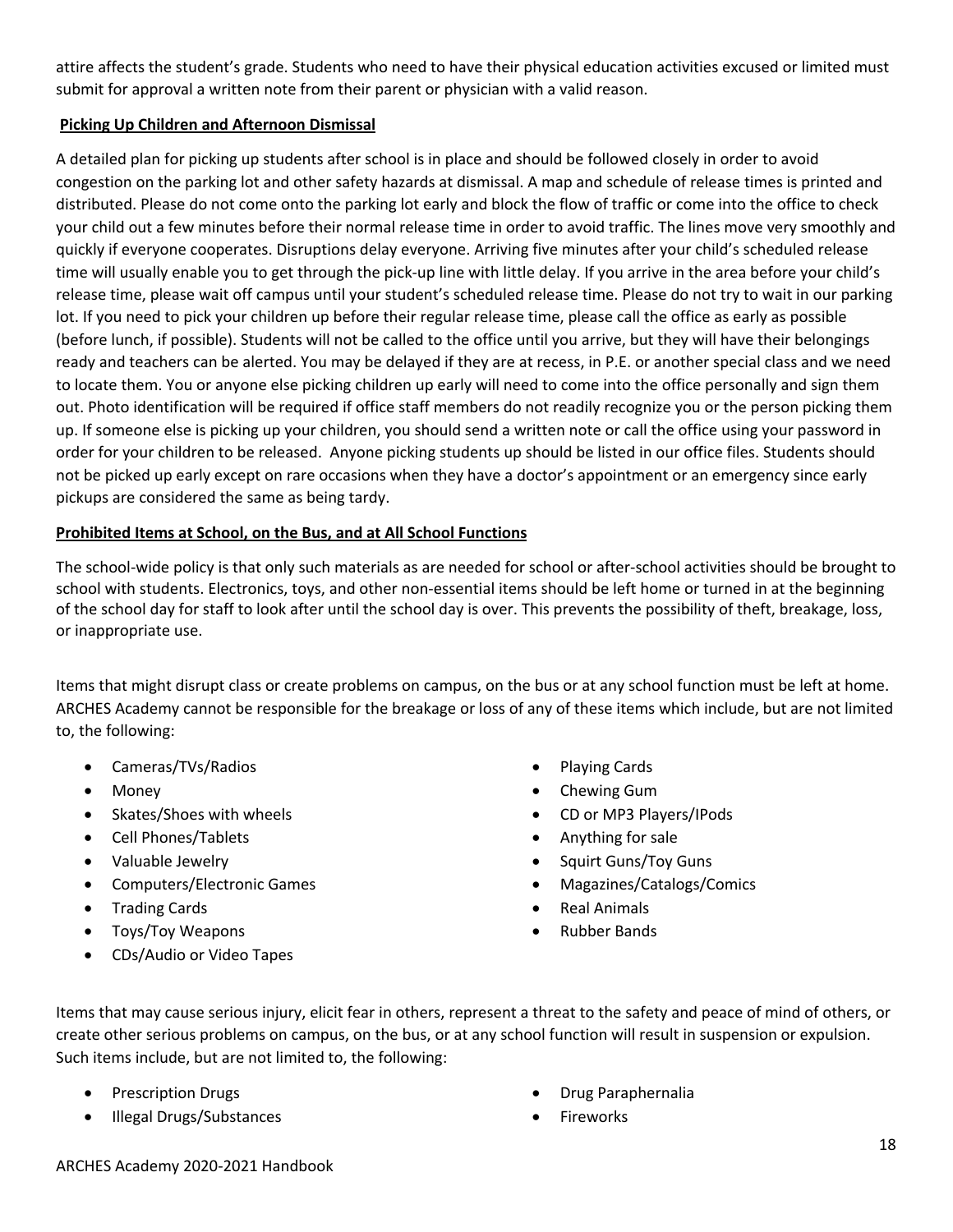- Explosives/Ammunition
- Flammable Substances
- Pornography
- "Adult" Oriented Material/Items
- Gang Related Items
- Alcohol or Tobacco Products of Any Kind
- Lighters/Matches
- Weapons
- Items Related to Violence/Crime
- Any Dangerous Object

### **Rules for Student Behavior on Campus**

Rules are an important part of the educational environment. A school wide discipline plan is in place which provides consistency in establishing and enforcing rules. Rules for students that apply at all times and in all places on campus include:

- Follow directions from adult authorities immediately
- Respect others and their property
- Use "inside voices" inside all buildings and on the bus
- Walk on sidewalks, in hallways, and inside all buildings
- Keep hands, feet, and objects to yourself. Horseplay at school is never appropriate.
- Bicycles, skateboards, and scooters are to be walked, not ridden, at all times on campus
- Place trash in proper receptacles, not on grounds or sidewalks
- Be careful using playground equipment and use it correctly
- Writing or marking on school walls, doors, or furniture is never allowed (Arizona law holds parents responsible for restoring vandalized/defaced school property.)
- Remain in areas on campus that are supervised by school staff

#### **Safety on Campus**

- Parents/visitors may not enter buildings without permission and a visitor's pass.
- Visitors are welcome at our weekly Assemblies, but they must obtain a visitor's pass and go directly to and from the assembly area.
- Visitors may not wander the campus or drop into classrooms without prior approval.
- Parents/visitors may not engage in play with children on the playground.
- Vehicle drivers should not talk on cell phones while driving through the drop off or pick-up lines on our parking lot.
- The speed limit is 5 miles per hour on the parking lot at all times.
- Vehicles should not stop or park in the path of pedestrian crosswalks and block the way for children and other parents. Children may never drive or sit on driver's laps to "guide" vehicles on our parking lot.
- Children may never be left alone in vehicles—with or without the engine running.
- Vehicle engines may not be left running without a driver at the wheel.

#### **Staff Information**

Resumes for all teaching staff members are on file in the office and available for parents to review upon request. All school staff working in any capacity on campus must possess a valid Fingerprint Clearance Card.

#### **Tardy Policy**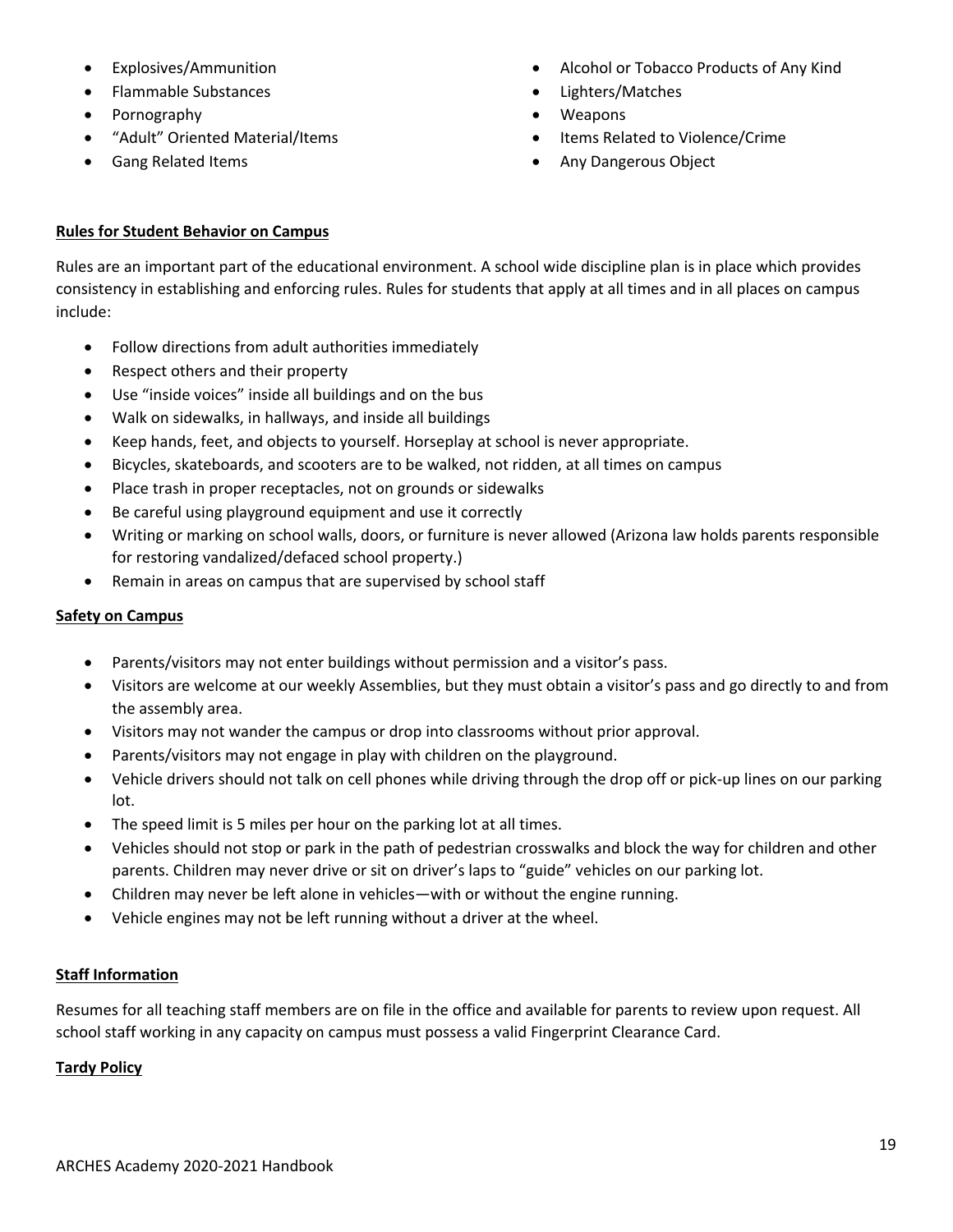Students should not be tardy unless it is absolutely necessary, since arriving late to class is not only awkward for the student who is late; it is a disruption for the entire class. Late students miss important information at the beginning of the day and feel pressured and embarrassed (the same uncomfortable feeling parents get when they are late to work). Being late is sometimes unavoidable, but it should not be a bad habit children learn in their formative years that will likely stay with them throughout life. When students are late, valuable instruction time is taken away from other students while the teacher goes back over directions and others wait for that student to join in or catch up with class activities. Respecting others' time is an important attribute child should learn. If students are tardy, parents must come into the office, sign them in and provide a reason. A school staff member will write out a late pass and walk or send the student to class. It is not possible for parents to go to the classroom to tell the teacher why the student is late. We are required to report attendance information, including excused and unexcused tardies, to the State. A formal letter will be sent to parents from the school after the fifth tardy.

#### **Testing**

ARCHES Academy uses a variety of achievement screenings to assess all students upon entry to the school. As a public school, ARCHES Academy also administers standardized achievement tests established by the State in the spring of each year. All public schools are mandated to administer these standardized tests and our students' scores are reported to the Arizona Department of Education and published in the newspaper.

#### **Visitors**

In accordance with Arizona law, all visitors are required to report to the office as soon as they arrive on campus unless they are dropping off or picking up a student on the parking lot in compliance with established procedures. For each visit, visitors sign in and get a visitor pass from school staff before going into the classroom building, out to the playground, or to any area on campus. We encourage parents to come to weekly assemblies or to come and have lunch with their children anytime. The educational objectives of the school require that students and teachers focus on their work and be free of distractions so that teaching/learning time is maximized. Classroom visitations should be brief, infrequent, and create as little interruption as possible so that student learning continues. Siblings or friends of students are not permitted to visit classrooms during the regular school day or attend class activities or functions. For the safety of our students and in consideration of legal liabilities, we ask that all visitors always follow the established policies and procedures on our campus.

• Visitors who want to see a classroom or spend time with their children at school should call ahead to arrange the most beneficial time for the visit.

• Classroom observations/visitations should be no longer than 15-20 minutes.

• Visitors should not attempt to engage teachers in conversation during class time or when teachers are on duty. Their full attention must be given to students during school hours and teachers are always happy to schedule a personal or telephone conference later.

• Younger children may not accompany adult visitors or volunteers into classrooms during school hours for observations, parties, or other activities.

• Visitors should not accompany students onto the playground, nor may they interact with students or participate/engage in activities with students (other than their own) except on Field Day. Other parents do not want their children interacting with adults they do not know without their permission.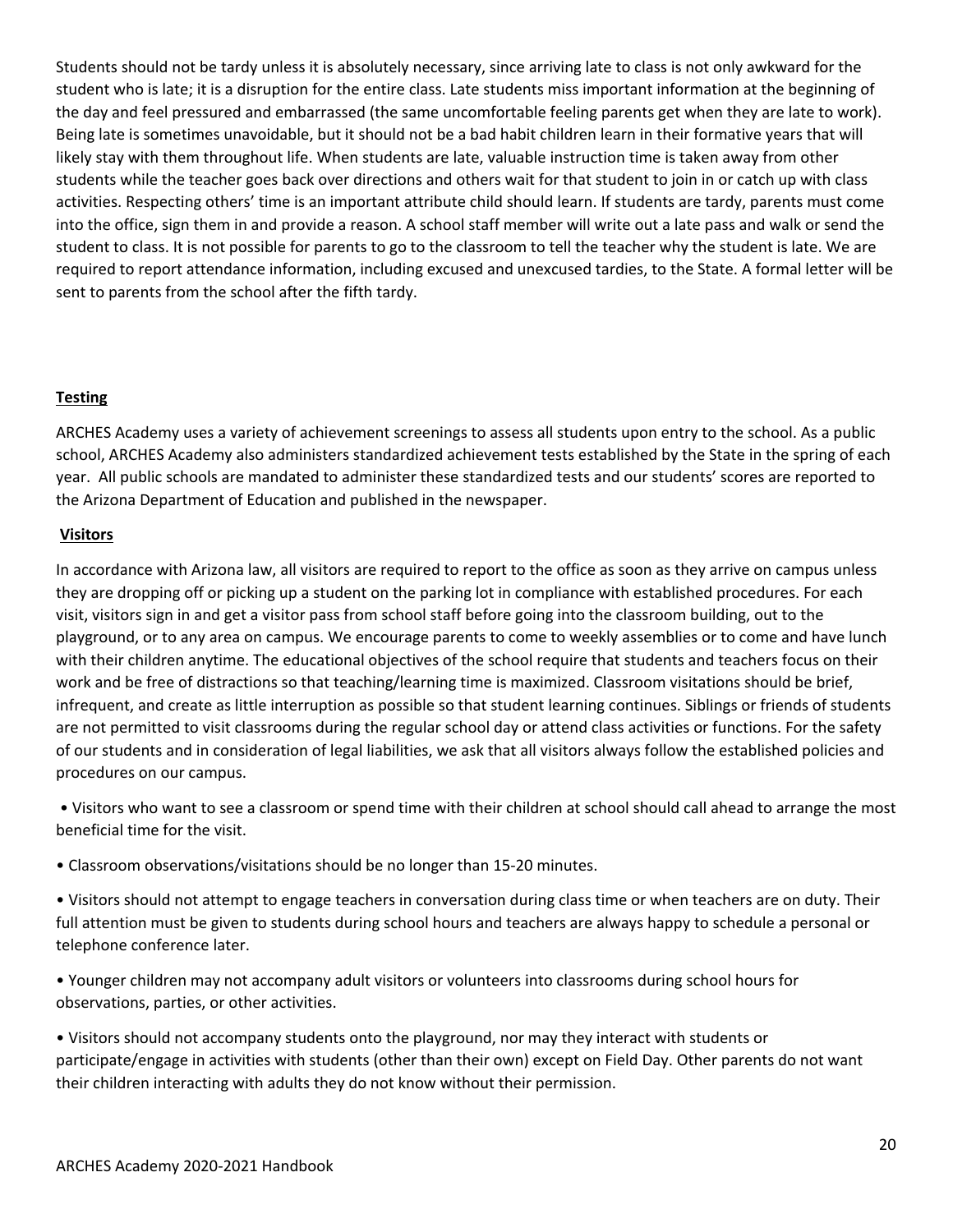• Visitors who eat lunch with their student should sit at the designated visitors' table with their student. Other students are expected to sit at their assigned tables with their classes, not at the visitors' table with their friend's parent.

• Lunch visits should never be an interruption that prevents staff members from keeping order, attending to the safety of the student body or adhering to rules and schedules that enable lunch periods to run smoothly.

• Visitors may not accompany students to the playground, wander halls to look into classes, or drop in on classes in session. Enrolled students only are allowed on the playground. For safety reasons, parents, babies, younger children, and other visitors are asked to remain outside the fence on the sidewalk to observe the playground.

• Visitors should be appropriately dressed in attire that would be acceptable student wear according to the school dress code with respect to modesty and images/messages on clothing.

#### **Visitors and volunteers should never:**

• Pick up a student; place a student on their lap; hold a student close physically; massage, caress, or kiss them; or express affection toward any student physically or verbally (other than their own child).

• Verbally or physically punish their own child in front of other children.

• Yell at, grab, touch, strike, or be physically or verbally antagonistic toward any child (including their own), staff member, or other adult.

• Correct, discipline, question, or give orders to any student other than their own child, except to prevent immediate injury.

• Physically examine any child in any way (hair, mouth, feet, areas beneath clothing, etc.).

• Pick up or move a student who has fallen, been injured, or has become ill. It is imperative that proper first aid procedures be followed when any emergency situation occurs. Visitors or volunteers should summon the nurse or another school staff member to take care of the problem unless they have professional knowledge, experience, and training regarding the situation at hand or unless a life-threatening condition exists.

• Allow themselves to come into contact with the blood, saliva, or other body secretions of students or anyone else on campus, field trips, or school related activities. The use of gloves and taking other precautionary measures to protect themselves is imperative.

• Parents and visitors should not accompany students to classes in the morning or attempt to visit with students or teachers after 7:50 a.m. when teachers are starting classes and getting students focused on their work.

#### **Volunteers (See Office Staff for our Volunteer Agreement)**

Volunteers are welcome and appreciated at all levels. Their help and special skills may be used to enhance the classroom environment. Volunteers must thoroughly read, then sign the Volunteer Agreement before working with students. If volunteers will be working with children out of the immediate sight and supervision of the teacher (or other appropriately fingerprinted member of school staff), they must be fingerprinted. Fingerprint information is available in the office. The fingerprint card will belong to the volunteer and thus the cost of getting fingerprinted is the responsibility of the volunteer. Volunteers should always arrange their schedule with the teacher ahead of time to allow the teacher an opportunity to plan the best way to use their help. Use of volunteers is at the discretion of the teacher, and volunteers must check in at the office, sign the register, and obtain a badge. This badge must always be worn in a visible way on your person while you are on campus.